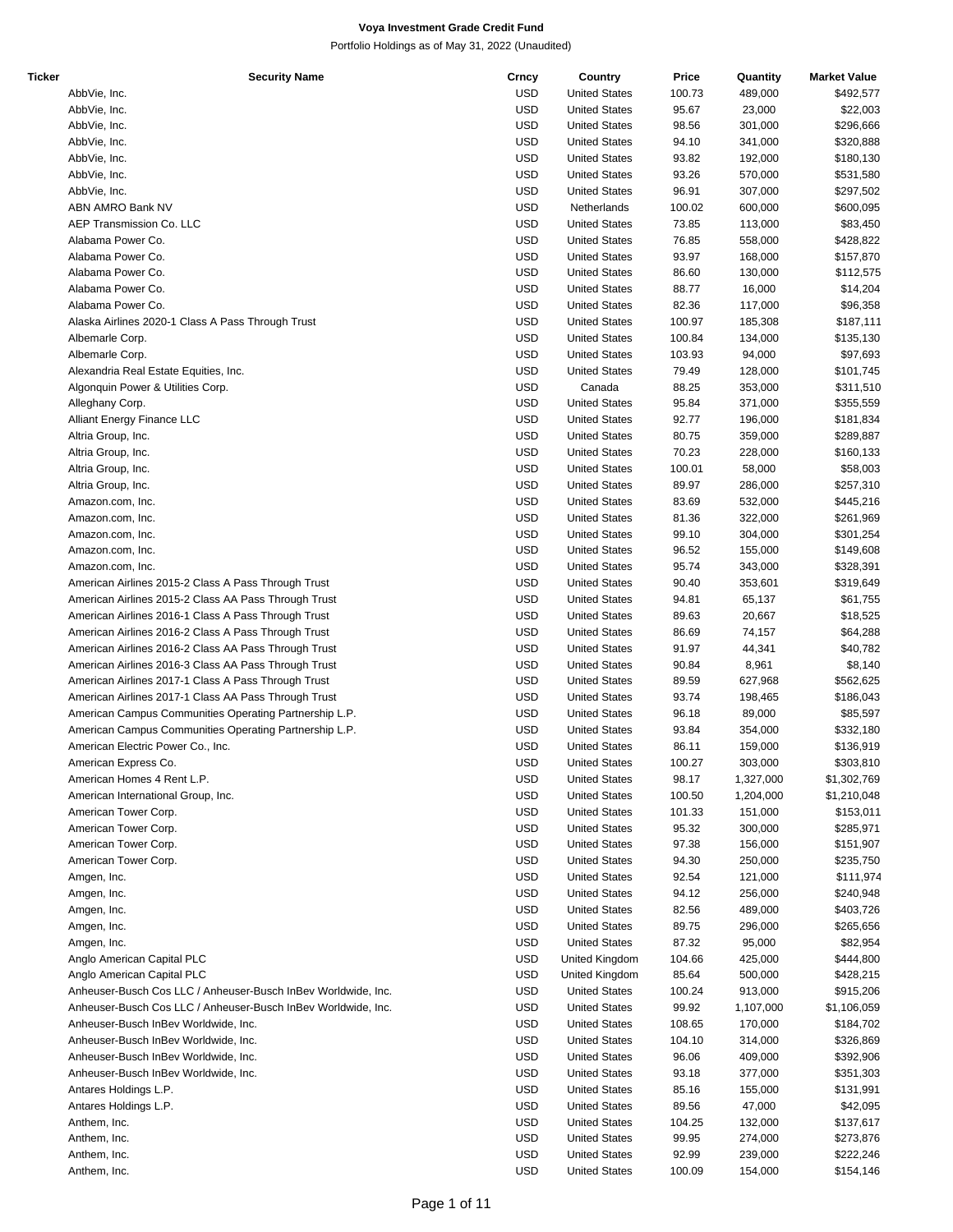| Ticker | <b>Security Name</b>                                      | Crncy      | Country              | Price  | Quantity  | <b>Market Value</b> |
|--------|-----------------------------------------------------------|------------|----------------------|--------|-----------|---------------------|
|        | Anthem, Inc.                                              | <b>USD</b> | <b>United States</b> | 98.93  | 87,000    | \$86,071            |
|        | Appalachian Power Co.                                     | <b>USD</b> | <b>United States</b> | 100.05 | 324,000   | \$324,174           |
|        | Appalachian Power Co.                                     | <b>USD</b> | <b>United States</b> | 93.78  | 147,000   | \$137,855           |
|        | Apple, Inc.                                               | <b>USD</b> | <b>United States</b> | 96.23  | 340,000   | \$327,191           |
|        |                                                           |            |                      |        |           |                     |
|        | Apple, Inc.                                               | <b>USD</b> | <b>United States</b> | 103.06 | 113,000   | \$116,457           |
|        | Apple, Inc.                                               | <b>USD</b> | <b>United States</b> | 101.85 | 603,000   | \$614,128           |
|        | Apple, Inc.                                               | <b>USD</b> | <b>United States</b> | 107.71 | 73,000    | \$78,631            |
|        | Apple, Inc.                                               | <b>USD</b> | <b>United States</b> | 78.45  | 331,000   | \$259,674           |
|        | Apple, Inc.                                               | <b>USD</b> | <b>United States</b> | 76.26  | 505,000   | \$385,132           |
|        | Apple, Inc.                                               | <b>USD</b> | <b>United States</b> | 107.68 | 110,000   | \$118,452           |
|        | Assurant, Inc.                                            | <b>USD</b> | <b>United States</b> | 91.55  | 308,000   | \$281,963           |
|        | AT&T, Inc.                                                | <b>USD</b> | <b>United States</b> | 80.24  | 1,154,000 | \$926,004           |
|        |                                                           |            |                      |        |           |                     |
|        | AT&T, Inc.                                                | <b>USD</b> | <b>United States</b> | 82.68  | 307,000   | \$253,816           |
|        | AT&T, Inc.                                                | <b>USD</b> | <b>United States</b> | 80.24  | 922,000   | \$739,774           |
|        | AT&T, Inc.                                                | <b>USD</b> | <b>United States</b> | 84.56  | 649,000   | \$548,769           |
|        | Australia & New Zealand Banking Group Ltd./United Kingdom | <b>USD</b> | Australia            | 103.83 | 285,000   | \$295,925           |
|        | Autodesk, Inc.                                            | <b>USD</b> | <b>United States</b> | 85.12  | 236,000   | \$200,889           |
|        | Aviation Capital Group LLC                                | <b>USD</b> | <b>United States</b> | 87.75  | 290,000   | \$254,484           |
|        | <b>Aviation Capital Group LLC</b>                         | <b>USD</b> | <b>United States</b> | 99.82  | 209,000   | \$208,616           |
|        | Aviation Capital Group LLC                                | <b>USD</b> | <b>United States</b> | 99.54  | 283,000   | \$281,694           |
|        | Avnet, Inc.                                               | <b>USD</b> | <b>United States</b> | 100.43 | 314,000   | \$315,357           |
|        |                                                           |            |                      |        |           |                     |
|        | Avolon Holdings Funding Ltd.                              | <b>USD</b> | Ireland              | 94.11  | 169,000   | \$159,047           |
|        | Avolon Holdings Funding Ltd.                              | <b>USD</b> | Cayman Islands       | 95.79  | 569,000   | \$545,044           |
|        | Avolon Holdings Funding Ltd.                              | <b>USD</b> | Ireland              | 89.42  | 166,000   | \$148,443           |
|        | Avolon Holdings Funding Ltd.                              | <b>USD</b> | Cayman Islands       | 86.46  | 161,000   | \$139,198           |
|        | Banco Santander SA                                        | <b>USD</b> | Spain                | 88.18  | 400,000   | \$352,720           |
|        | Banco Santander SA                                        | <b>USD</b> | Spain                | 102.74 | 200,000   | \$205,471           |
|        | Bank of America Corp.                                     | <b>USD</b> | <b>United States</b> | 95.14  | 300,000   | \$285,434           |
|        | Bank of America Corp.                                     | <b>USD</b> | <b>United States</b> | 87.26  | 894,000   | \$780,091           |
|        |                                                           |            |                      |        |           |                     |
|        | Bank of America Corp.                                     | <b>USD</b> | <b>United States</b> | 88.21  | 76,000    | \$67,039            |
|        | Bank of America Corp.                                     | <b>USD</b> | <b>United States</b> | 91.67  | 634,000   | \$581,163           |
|        | Bank of America Corp.                                     | <b>USD</b> | <b>United States</b> | 93.87  | 198,000   | \$185,861           |
|        | Bank of America Corp.                                     | <b>USD</b> | <b>United States</b> | 77.25  | 48,000    | \$37,081            |
|        | Bank of America Corp.                                     | <b>USD</b> | <b>United States</b> | 82.96  | 986,000   | \$817,974           |
|        | Bank of America Corp.                                     | <b>USD</b> | <b>United States</b> | 88.82  | 775,000   | \$688,340           |
|        | Bank of America Corp.                                     | <b>USD</b> | <b>United States</b> | 90.63  | 703,000   | \$637,122           |
|        | Bank of America Corp.                                     | <b>USD</b> | <b>United States</b> | 84.14  | 343,000   | \$288,605           |
|        |                                                           | <b>USD</b> |                      |        |           |                     |
|        | Bank of America Corp.                                     |            | <b>United States</b> | 95.16  | 843,000   | \$802,159           |
|        | Bank of America Corp.                                     | <b>USD</b> | <b>United States</b> | 92.13  | 179,000   | \$164,918           |
|        | Bank of America Corp.                                     | <b>USD</b> | <b>United States</b> | 87.93  | 265,000   | \$233,021           |
|        | Bank of America Corp.                                     | <b>USD</b> | <b>United States</b> | 99.39  | 451,000   | \$448,268           |
|        | Bank of America Corp.                                     | <b>USD</b> | <b>United States</b> | 95.65  | 235.000   | \$224,785           |
|        | Bank of America Corp.                                     | <b>USD</b> | <b>United States</b> | 92.57  | 372,000   | \$344,360           |
|        | Bank of America Corp.                                     | <b>USD</b> | <b>United States</b> | 93.28  | 283,000   | \$263,987           |
|        | Bank of America Corp.                                     | <b>USD</b> | <b>United States</b> | 97.81  | 335,000   | \$327,654           |
|        | Bank of America Corp.                                     | <b>USD</b> | <b>United States</b> | 101.25 | 351,000   | \$355,384           |
|        |                                                           |            |                      |        |           |                     |
|        | Bank of America Corp.                                     | <b>USD</b> | <b>United States</b> | 113.92 | 314,000   | \$357,708           |
|        | Bank of America Corp.                                     | <b>USD</b> | <b>United States</b> | 101.10 | 1,194,000 | \$1,207,193         |
|        | Bank of America Corp.                                     | <b>USD</b> | <b>United States</b> | 101.38 | 336,000   | \$340,620           |
|        | Bank of New York Institutional Cash Reserves Deposit      | <b>USD</b> | <b>United States</b> | 1.00   | 5,744,348 | \$5,744,348         |
|        | Bank of Nova Scotia/The                                   | <b>USD</b> | Canada               | 80.48  | 220,000   | \$177,065           |
|        | Bank of Nova Scotia/The                                   | <b>USD</b> | Canada               | 94.41  | 1,046,000 | \$987,544           |
|        | <b>BAT Capital Corp.</b>                                  | <b>USD</b> | <b>United States</b> | 82.60  | 922,000   | \$761,580           |
|        | <b>BAT Capital Corp.</b>                                  | <b>USD</b> | <b>United States</b> | 72.00  | 459,000   | \$330,471           |
|        |                                                           | <b>USD</b> |                      |        |           |                     |
|        | Baxter International, Inc.                                |            | <b>United States</b> | 91.62  | 160,000   | \$146,585           |
|        | Berkshire Hathaway Energy Co.                             | <b>USD</b> | <b>United States</b> | 99.91  | 343,000   | \$342,705           |
|        | Berkshire Hathaway Finance Corp.                          | <b>USD</b> | <b>United States</b> | 91.39  | 218,000   | \$199,224           |
|        | Blackstone Holdings Finance Co. LLC                       | <b>USD</b> | <b>United States</b> | 77.42  | 304,000   | \$235,358           |
|        | Blackstone Holdings Finance Co. LLC                       | <b>USD</b> | <b>United States</b> | 82.19  | 192,000   | \$157,800           |
|        | Blackstone Holdings Finance Co. LLC                       | <b>USD</b> | <b>United States</b> | 71.02  | 428,000   | \$303,982           |
|        | <b>Blackstone Private Credit Fund</b>                     | USD        | <b>United States</b> | 88.41  | 140,000   | \$123,774           |
|        | Boeing Co/The                                             | USD        | <b>United States</b> | 100.93 | 660,000   | \$666,146           |
|        |                                                           | <b>USD</b> | <b>United States</b> |        | 637,000   |                     |
|        | Boeing Co/The                                             |            |                      | 92.39  |           | \$588,548           |
|        | Boeing Co/The                                             | <b>USD</b> | <b>United States</b> | 74.11  | 98,000    | \$72,625            |
|        | Boeing Co/The                                             | USD        | <b>United States</b> | 101.27 | 314,000   | \$317,999           |
|        | Boeing Co/The                                             | <b>USD</b> | <b>United States</b> | 98.73  | 633,000   | \$624,962           |
|        | Boeing Co/The                                             | <b>USD</b> | <b>United States</b> | 98.59  | 214,000   | \$210,977           |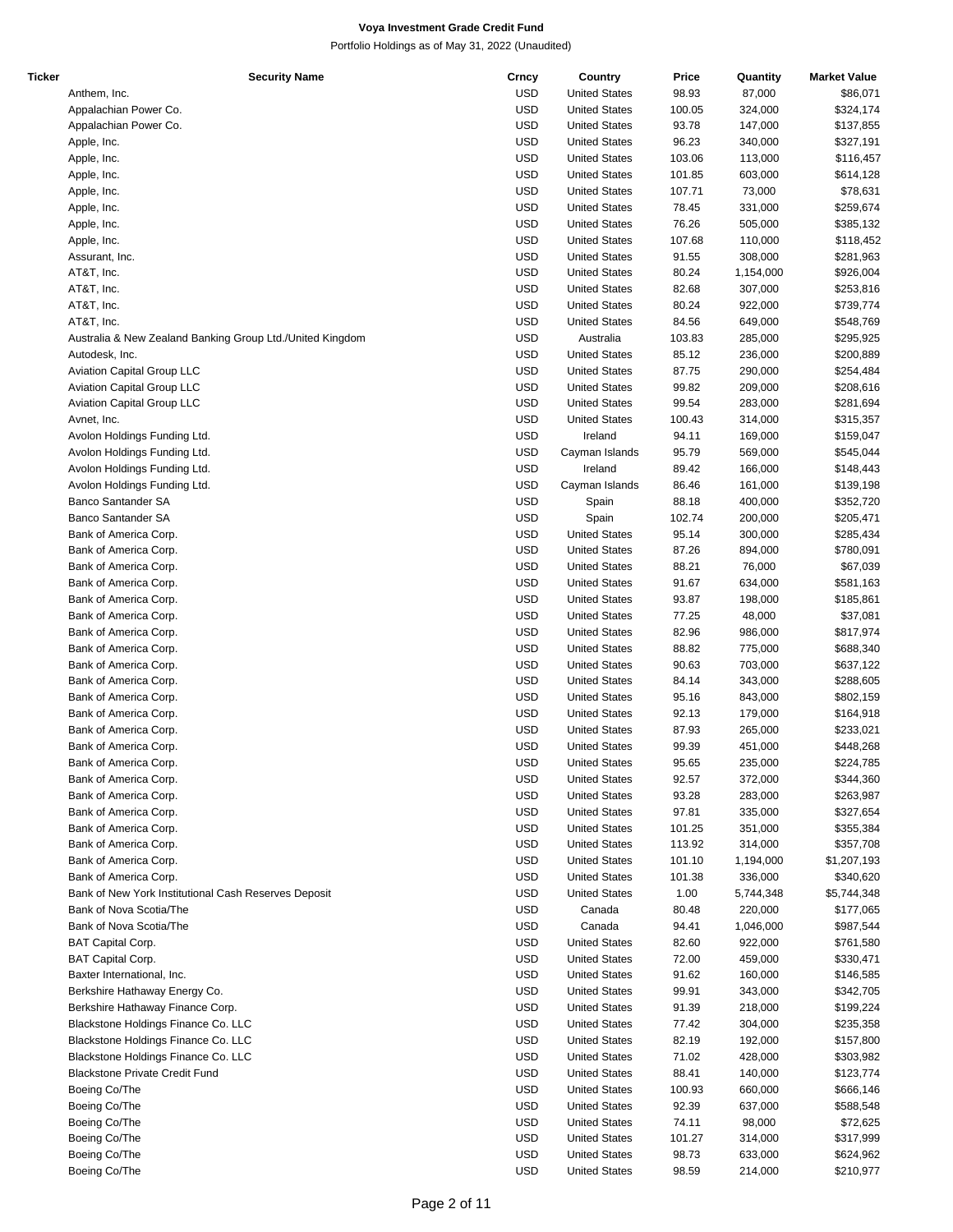| Ticker | <b>Security Name</b>                                                            | Crncy      | Country              | Price  | Quantity      | <b>Market Value</b> |
|--------|---------------------------------------------------------------------------------|------------|----------------------|--------|---------------|---------------------|
|        | Boeing Co/The                                                                   | <b>USD</b> | <b>United States</b> | 97.99  | 101,000       | \$98,972            |
|        | Boston Scientific Corp.                                                         | <b>USD</b> | <b>United States</b> | 99.03  | 89,000        | \$88,136            |
|        | BP Capital Markets America, Inc.                                                | <b>USD</b> | <b>United States</b> | 99.77  | 384,000       | \$383,108           |
|        | BP Capital Markets America, Inc.                                                | <b>USD</b> | <b>United States</b> | 100.42 | 392,000       | \$393,632           |
|        |                                                                                 |            |                      |        |               |                     |
|        | BP Capital Markets America, Inc.                                                | <b>USD</b> | <b>United States</b> | 77.45  | 138,000       | \$106,878           |
|        | BP Capital Markets America, Inc.                                                | <b>USD</b> | <b>United States</b> | 79.88  | 192,000       | \$153,368           |
|        | <b>BPCE SA</b>                                                                  | <b>USD</b> | France               | 83.89  | 311,000       | \$260,892           |
|        | <b>BPCE SA</b>                                                                  | <b>USD</b> | France               | 89.94  | 880,000       | \$791,444           |
|        | Bristol-Myers Squibb Co.                                                        | <b>USD</b> | <b>United States</b> | 90.87  | 503,000       | \$457,101           |
|        | Bristol-Myers Squibb Co.                                                        | <b>USD</b> | <b>United States</b> | 90.62  | 106,000       | \$96,053            |
|        | Bristol-Myers Squibb Co.                                                        | <b>USD</b> | <b>United States</b> | 102.57 | 208,000       | \$213,338           |
|        | Bristol-Myers Squibb Co.                                                        | <b>USD</b> | <b>United States</b> | 100.06 | 251,000       | \$251,144           |
|        |                                                                                 | <b>USD</b> | <b>United States</b> | 98.65  |               |                     |
|        | Bristol-Myers Squibb Co.                                                        |            |                      |        | 154,000       | \$151,929           |
|        | Broadcom, Inc.                                                                  | <b>USD</b> | <b>United States</b> | 80.30  | 612,000       | \$491,437           |
|        | Broadcom, Inc.                                                                  | <b>USD</b> | <b>United States</b> | 86.23  | 202,000       | \$174,185           |
|        | Broadcom, Inc.                                                                  | <b>USD</b> | <b>United States</b> | 94.67  | 328,000       | \$310,512           |
|        | Broadcom, Inc.                                                                  | <b>USD</b> | <b>United States</b> | 83.00  | 157,000       | \$130,312           |
|        | Burlington Northern Santa Fe LLC                                                | <b>USD</b> | <b>United States</b> | 98.30  | 204,000       | \$200,541           |
|        | Burlington Northern Santa Fe LLC                                                | <b>USD</b> | <b>United States</b> | 97.75  | 233,000       | \$227,762           |
|        | Burlington Northern Santa Fe LLC                                                | <b>USD</b> | <b>United States</b> | 104.30 | 217,000       | \$226,324           |
|        | Burlington Northern Santa Fe LLC                                                | <b>USD</b> | <b>United States</b> | 107.42 |               |                     |
|        |                                                                                 |            |                      |        | 179,000       | \$192,279           |
|        | Cameron LNG LLC                                                                 | <b>USD</b> | <b>United States</b> | 90.73  | 346,000       | \$313,932           |
|        | Canadian Imperial Bank of Commerce                                              | <b>USD</b> | Canada               | 93.34  | 758,000       | \$707,540           |
|        | Capital One Financial Corp.                                                     | <b>USD</b> | <b>United States</b> | 102.55 | 863,000       | \$884,971           |
|        | Capital One Financial Corp.                                                     | <b>USD</b> | <b>United States</b> | 96.47  | 214,000       | \$206,442           |
|        | Capital One Financial Corp.                                                     | <b>USD</b> | <b>United States</b> | 91.03  | 212,000       | \$192,990           |
|        | Cargill, Inc.                                                                   | <b>USD</b> | <b>United States</b> | 81.07  | 92,000        | \$74,586            |
|        | Cargill, Inc.                                                                   | <b>USD</b> | <b>United States</b> | 100.44 | 63,000        | \$63,278            |
|        |                                                                                 |            |                      |        |               |                     |
|        | CCO Holdings LLC / CCO Holdings Capital Corp.                                   | <b>USD</b> | <b>United States</b> | 88.38  | 589,000       | \$520,549           |
|        | CCO Holdings LLC / CCO Holdings Capital Corp.                                   | <b>USD</b> | <b>United States</b> | 88.12  | 387,000       | \$341,005           |
|        | CDS 1 20062027                                                                  | <b>USD</b> | <b>United States</b> | (0.95) | (5, 135, 500) | \$48,651            |
|        | Cellnex Finance Co. SA                                                          | <b>USD</b> | Spain                | 73.75  | 607,000       | \$447,638           |
|        | Centene Corp.                                                                   | <b>USD</b> | <b>United States</b> | 89.96  | 154,000       | \$138,537           |
|        | Charles Schwab Corp./The                                                        | <b>USD</b> | <b>United States</b> | 95.24  | 185,000       | \$176,185           |
|        | Charles Schwab Corp./The                                                        | <b>USD</b> | <b>United States</b> | 90.44  | 117,000       | \$105,811           |
|        | Charter Communications Operating LLC / Charter Communications Operating Capital | <b>USD</b> | <b>United States</b> | 72.05  | 385,000       | \$277,402           |
|        |                                                                                 | <b>USD</b> |                      |        |               |                     |
|        | Charter Communications Operating LLC / Charter Communications Operating Capital |            | <b>United States</b> | 86.19  | 102,000       | \$87,916            |
|        | Charter Communications Operating LLC / Charter Communications Operating Capital | <b>USD</b> | <b>United States</b> | 103.47 | 39,000        | \$40,354            |
|        | Cheniere Corpus Christi Holdings LLC                                            | <b>USD</b> | <b>United States</b> | 103.17 | 30,000        | \$30,951            |
|        | Cheniere Corpus Christi Holdings LLC                                            | <b>USD</b> | <b>United States</b> | 94.61  | 102,000       | \$96,501            |
|        | Chevron USA, Inc.                                                               | <b>USD</b> | <b>United States</b> | 97.17  | 59,000        | \$57,331            |
|        | Cigna Corp.                                                                     | <b>USD</b> | <b>United States</b> | 82.63  | 408,000       | \$337,118           |
|        | Cigna Corp.                                                                     | <b>USD</b> | <b>United States</b> | 79.93  | 137,000       | \$109,498           |
|        | Cigna Corp.                                                                     | <b>USD</b> | <b>United States</b> | 101.82 | 104,000       | \$105,892           |
|        | Cigna Corp.                                                                     | <b>USD</b> | <b>United States</b> | 101.42 | 604,000       | \$612,599           |
|        |                                                                                 |            |                      |        |               |                     |
|        | Cigna Corp.                                                                     | <b>USD</b> | <b>United States</b> | 99.98  | 193,000       | \$192,960           |
|        | Citigroup, Inc.                                                                 | <b>USD</b> | <b>United States</b> | 97.70  | 177,000       | \$172,923           |
|        | Citigroup, Inc.                                                                 | <b>USD</b> | <b>United States</b> | 98.91  | 184,000       | \$181,997           |
|        | Citigroup, Inc.                                                                 | <b>USD</b> | <b>United States</b> | 100.41 | 696,000       | \$698,879           |
|        | Citigroup, Inc.                                                                 | <b>USD</b> | <b>United States</b> | 96.18  | 228,000       | \$219,302           |
|        | Citigroup, Inc.                                                                 | <b>USD</b> | <b>United States</b> | 95.41  | 151,000       | \$144,067           |
|        | CMS Energy Corp.                                                                | <b>USD</b> | <b>United States</b> | 93.71  | 1,060,000     | \$993,321           |
|        | <b>CNO Global Funding</b>                                                       | <b>USD</b> | <b>United States</b> | 89.73  | 377,000       | \$338,273           |
|        |                                                                                 |            |                      |        |               |                     |
|        | Coca-Cola Europacific Partners PLC                                              | <b>USD</b> | United Kingdom       | 90.12  | 377,000       | \$339,749           |
|        | Comcast Corp.                                                                   | <b>USD</b> | <b>United States</b> | 76.08  | 500,000       | \$380,383           |
|        | Comcast Corp.                                                                   | <b>USD</b> | <b>United States</b> | 74.79  | 680,000       | \$508,569           |
|        | Comcast Corp.                                                                   | <b>USD</b> | <b>United States</b> | 91.84  | 226,000       | \$207,556           |
|        | Comcast Corp.                                                                   | <b>USD</b> | <b>United States</b> | 89.19  | 105,000       | \$93,654            |
|        | Comcast Corp.                                                                   | <b>USD</b> | <b>United States</b> | 87.16  | 389,000       | \$339,035           |
|        | Comcast Corp.                                                                   | <b>USD</b> | <b>United States</b> | 95.69  | 305,000       | \$291,869           |
|        | Comcast Corp.                                                                   | <b>USD</b> | <b>United States</b> | 112.73 | 320,000       | \$360,727           |
|        |                                                                                 |            |                      |        |               |                     |
|        | Comcast Corp.                                                                   | <b>USD</b> | <b>United States</b> | 121.93 | 146,000       | \$178,018           |
|        | Commonwealth Edison Co.                                                         | <b>USD</b> | <b>United States</b> | 90.49  | 211,000       | \$190,934           |
|        | Consolidated Edison Co. of New York, Inc.                                       | <b>USD</b> | <b>United States</b> | 95.93  | 211,000       | \$202,409           |
|        | Continental Airlines 2012-2 Class A Pass Through Trust                          | <b>USD</b> | <b>United States</b> | 98.00  | 331,934       | \$325,294           |
|        | Cooperatieve Rabobank UA                                                        | <b>USD</b> | Netherlands          | 100.58 | 500,000       | \$502,918           |
|        | Cooperatieve Rabobank UA                                                        | <b>USD</b> | Netherlands          | 93.61  | 250,000       | \$234,025           |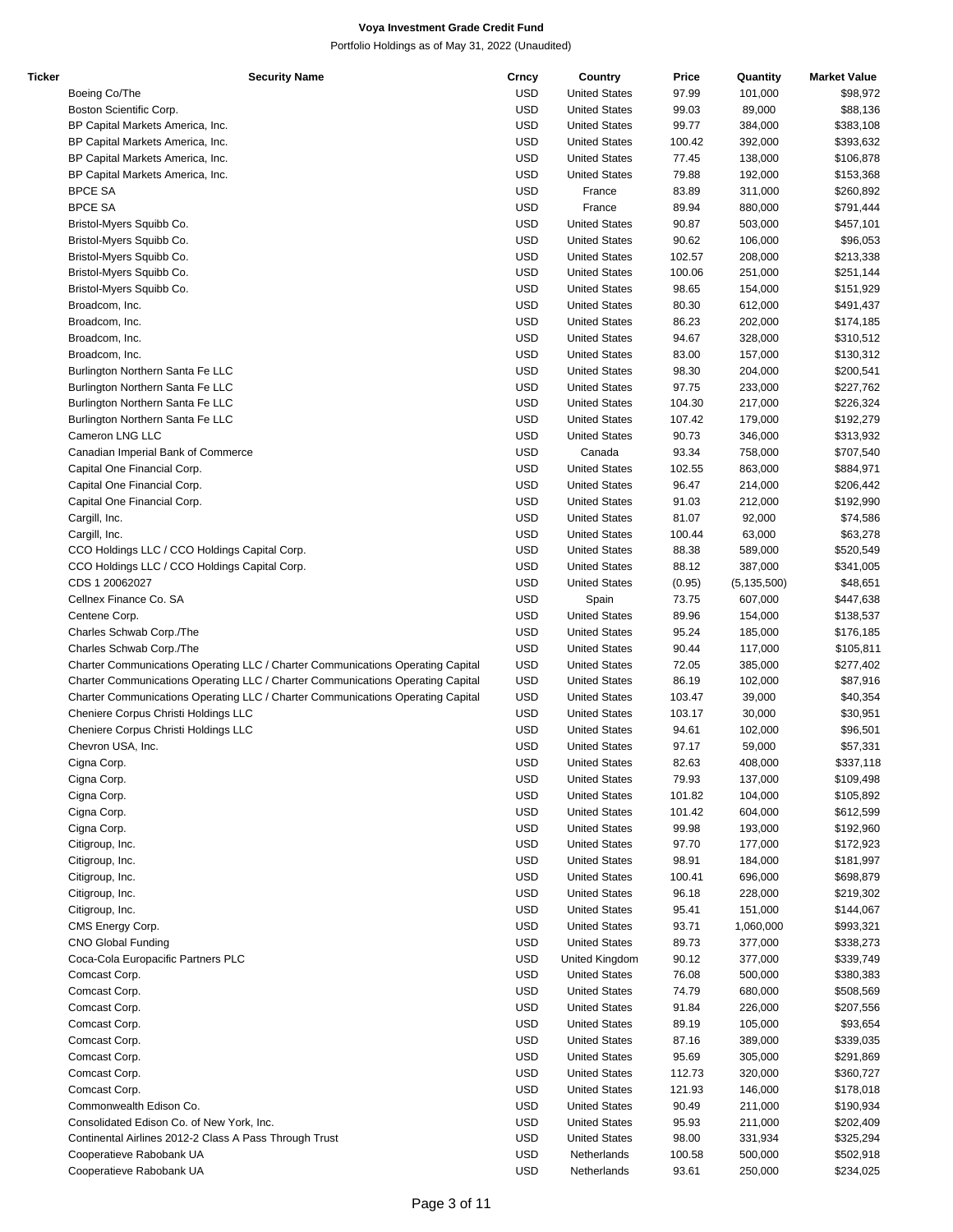| Ticker | <b>Security Name</b>                              | Crncy      | Country              | Price  | Quantity | <b>Market Value</b> |
|--------|---------------------------------------------------|------------|----------------------|--------|----------|---------------------|
|        | Corebridge Financial, Inc.                        | <b>USD</b> | <b>United States</b> | 96.04  | 195,000  | \$187,275           |
|        | Corebridge Financial, Inc.                        | <b>USD</b> | <b>United States</b> | 95.11  | 766,000  | \$728,579           |
|        | Corebridge Financial, Inc.                        | <b>USD</b> | <b>United States</b> | 90.96  | 248,000  | \$225,592           |
|        | Corebridge Financial, Inc.                        | <b>USD</b> | <b>United States</b> | 89.70  | 98,000   | \$87,906            |
|        | Coterra Energy, Inc.                              | <b>USD</b> | <b>United States</b> | 99.79  | 57,000   | \$56,882            |
|        | Coterra Energy, Inc.                              | <b>USD</b> | <b>United States</b> | 98.58  | 893,000  | \$880,286           |
|        | Credit Agricole SA                                | <b>USD</b> | France               | 85.73  | 677,000  | \$580,426           |
|        | Credit Suisse Group AG                            | <b>USD</b> | Switzerland          | 86.34  | 766,000  | \$661,390           |
|        | Credit Suisse Group AG                            | <b>USD</b> | Switzerland          | 78.90  | 267,000  | \$210,651           |
|        | <b>CSL Finance PLC</b>                            | <b>USD</b> | United Kingdom       | 100.11 | 268,000  | \$268,303           |
|        | <b>CSL Finance PLC</b>                            | <b>USD</b> |                      | 98.40  | 180,000  |                     |
|        |                                                   |            | United Kingdom       |        |          | \$177,116           |
|        | <b>CSL Finance PLC</b>                            | <b>USD</b> | United Kingdom       | 98.83  | 312,000  | \$308,335           |
|        | <b>CSL Finance PLC</b>                            | <b>USD</b> | United Kingdom       | 99.37  | 135,000  | \$134,155           |
|        | CSX Corp.                                         | <b>USD</b> | <b>United States</b> | 95.51  | 418,000  | \$399,241           |
|        | CubeSmart L.P.                                    | <b>USD</b> | <b>United States</b> | 83.78  | 282,000  | \$236,250           |
|        | CVS Health Corp.                                  | <b>USD</b> | <b>United States</b> | 88.61  | 88,000   | \$77,976            |
|        | CVS Health Corp.                                  | <b>USD</b> | <b>United States</b> | 76.05  | 152,000  | \$115,592           |
|        | CVS Health Corp.                                  | <b>USD</b> | <b>United States</b> | 101.33 | 286,000  | \$289,792           |
|        | CVS Health Corp.                                  | <b>USD</b> | <b>United States</b> | 99.67  | 954,000  | \$950,856           |
|        | CVS Health Corp.                                  | <b>USD</b> | <b>United States</b> | 102.07 | 317,000  | \$323,554           |
|        | Danske Bank A/S                                   | <b>USD</b> | Denmark              | 97.45  | 330,000  | \$321,600           |
|        | Delta Air Lines 2020-1 Class A Pass Through Trust | <b>USD</b> | <b>United States</b> | 91.77  | 216,980  | \$199,114           |
|        | Delta Air Lines, Inc. / SkyMiles IP Ltd.          | <b>USD</b> | <b>United States</b> | 99.82  | 266,000  | \$265,523           |
|        | Delta Air Lines, Inc. / SkyMiles IP Ltd.          | <b>USD</b> | <b>United States</b> | 99.94  | 513,000  | \$512,681           |
|        | Deutsche Bank AG/New York NY                      | <b>USD</b> | Germany              | 81.85  | 232,000  | \$189,881           |
|        | Diageo Capital PLC                                | <b>USD</b> | United Kingdom       | 97.53  | 224,000  | \$218,475           |
|        | Diageo Capital PLC                                | <b>USD</b> | United Kingdom       | 101.07 | 662,000  | \$669,055           |
|        |                                                   | <b>USD</b> | <b>United States</b> | 94.61  | 424,000  |                     |
|        | Diamondback Energy, Inc.                          |            |                      |        |          | \$401,136           |
|        | Diamondback Energy, Inc.                          | <b>USD</b> | <b>United States</b> | 90.56  | 249,000  | \$225,484           |
|        | Diamondback Energy, Inc.                          | <b>USD</b> | <b>United States</b> | 90.80  | 157,000  | \$142,555           |
|        | <b>Discovery Communications LLC</b>               | <b>USD</b> | <b>United States</b> | 92.58  | 285,000  | \$263,865           |
|        | <b>Discovery Communications LLC</b>               | <b>USD</b> | <b>United States</b> | 98.22  | 83,000   | \$81,523            |
|        | <b>Discovery Communications LLC</b>               | USD        | <b>United States</b> | 88.50  | 310,000  | \$274,341           |
|        | Dominion Energy, Inc.                             | <b>USD</b> | <b>United States</b> | 99.59  | 250,000  | \$248,979           |
|        | Dow Chemical Co/The                               | <b>USD</b> | <b>United States</b> | 108.62 | 340,000  | \$369,321           |
|        | Dow Chemical Co/The                               | <b>USD</b> | <b>United States</b> | 94.74  | 352,000  | \$333,483           |
|        | Dow Chemical Co/The                               | <b>USD</b> | <b>United States</b> | 85.60  | 263,000  | \$225,139           |
|        | Duke Energy Carolinas LLC                         | <b>USD</b> | <b>United States</b> | 88.23  | 29,000   | \$25,588            |
|        | Duke Energy Carolinas LLC                         | <b>USD</b> | <b>United States</b> | 88.97  | 6,000    | \$5,338             |
|        | Duke Energy Carolinas LLC                         | <b>USD</b> | <b>United States</b> | 91.91  | 149,000  | \$136,942           |
|        | Duke Energy Carolinas LLC                         | <b>USD</b> | <b>United States</b> | 92.69  | 194,000  | \$179,828           |
|        | Duke Energy Carolinas LLC                         | <b>USD</b> | <b>United States</b> | 95.44  | 255,000  | \$243,383           |
|        | Duke Energy Carolinas LLC                         | <b>USD</b> | <b>United States</b> | 115.08 | 152,000  | \$174,917           |
|        | Duke Energy Corp.                                 | <b>USD</b> | <b>United States</b> | 96.31  | 139,000  | \$133,877           |
|        | Duke Energy Corp.                                 | USD        | <b>United States</b> | 85.74  | 772,000  | \$661,923           |
|        |                                                   | <b>USD</b> |                      |        |          |                     |
|        | Duke Energy Florida LLC                           |            | <b>United States</b> | 87.29  | 154,000  | \$134,423           |
|        | Duke Energy Florida LLC                           | <b>USD</b> | <b>United States</b> | 94.64  | 36,000   | \$34,072            |
|        | Duke Energy Indiana LLC                           | <b>USD</b> | <b>United States</b> | 80.05  | 338,000  | \$270,554           |
|        | Duke Energy Ohio, Inc.                            | USD        | <b>United States</b> | 95.45  | 216,000  | \$206,175           |
|        | Duke Energy Ohio, Inc.                            | <b>USD</b> | <b>United States</b> | 87.53  | 237,000  | \$207,449           |
|        | Duke Energy Progress LLC                          | <b>USD</b> | <b>United States</b> | 93.30  | 380,000  | \$354,539           |
|        | Duke Energy Progress LLC                          | <b>USD</b> | <b>United States</b> | 93.69  | 371,000  | \$347,582           |
|        | Duke Energy Progress LLC                          | USD        | <b>United States</b> | 93.91  | 268,000  | \$251,671           |
|        | Duke Energy Progress LLC                          | USD        | <b>United States</b> | 94.37  | 273,000  | \$257,628           |
|        | Empower Finance 2020 L.P.                         | <b>USD</b> | <b>United States</b> | 87.50  | 555,000  | \$485,599           |
|        | Energy Transfer L.P.                              | <b>USD</b> | <b>United States</b> | 93.61  | 737,000  | \$689,927           |
|        | Energy Transfer L.P.                              | USD        | <b>United States</b> | 90.19  | 290,000  | \$261,548           |
|        | Energy Transfer L.P.                              | <b>USD</b> | <b>United States</b> | 92.27  | 201,000  | \$185,460           |
|        | Energy Transfer L.P.                              | <b>USD</b> | <b>United States</b> | 91.66  | 363,000  | \$332,722           |
|        | <b>Enstar Finance LLC</b>                         | <b>USD</b> | <b>United States</b> | 89.19  | 393,000  | \$350,506           |
|        | Entergy Arkansas LLC                              | USD        | <b>United States</b> | 100.41 | 43,000   | \$43,176            |
|        | Entergy Arkansas LLC                              | USD        | <b>United States</b> | 82.35  | 118,000  | \$97,168            |
|        |                                                   | <b>USD</b> |                      |        |          |                     |
|        | Entergy Arkansas LLC                              |            | <b>United States</b> | 72.98  | 57,000   | \$41,598            |
|        | Entergy Arkansas LLC                              | <b>USD</b> | <b>United States</b> | 96.40  | 137,000  | \$132,067           |
|        | Entergy Louisiana LLC                             | USD        | <b>United States</b> | 101.06 | 35,000   | \$35,372            |
|        | Entergy Louisiana LLC                             | <b>USD</b> | <b>United States</b> | 99.12  | 120,000  | \$118,942           |
|        | Entergy Louisiana LLC                             | <b>USD</b> | <b>United States</b> | 95.73  | 159,000  | \$152,218           |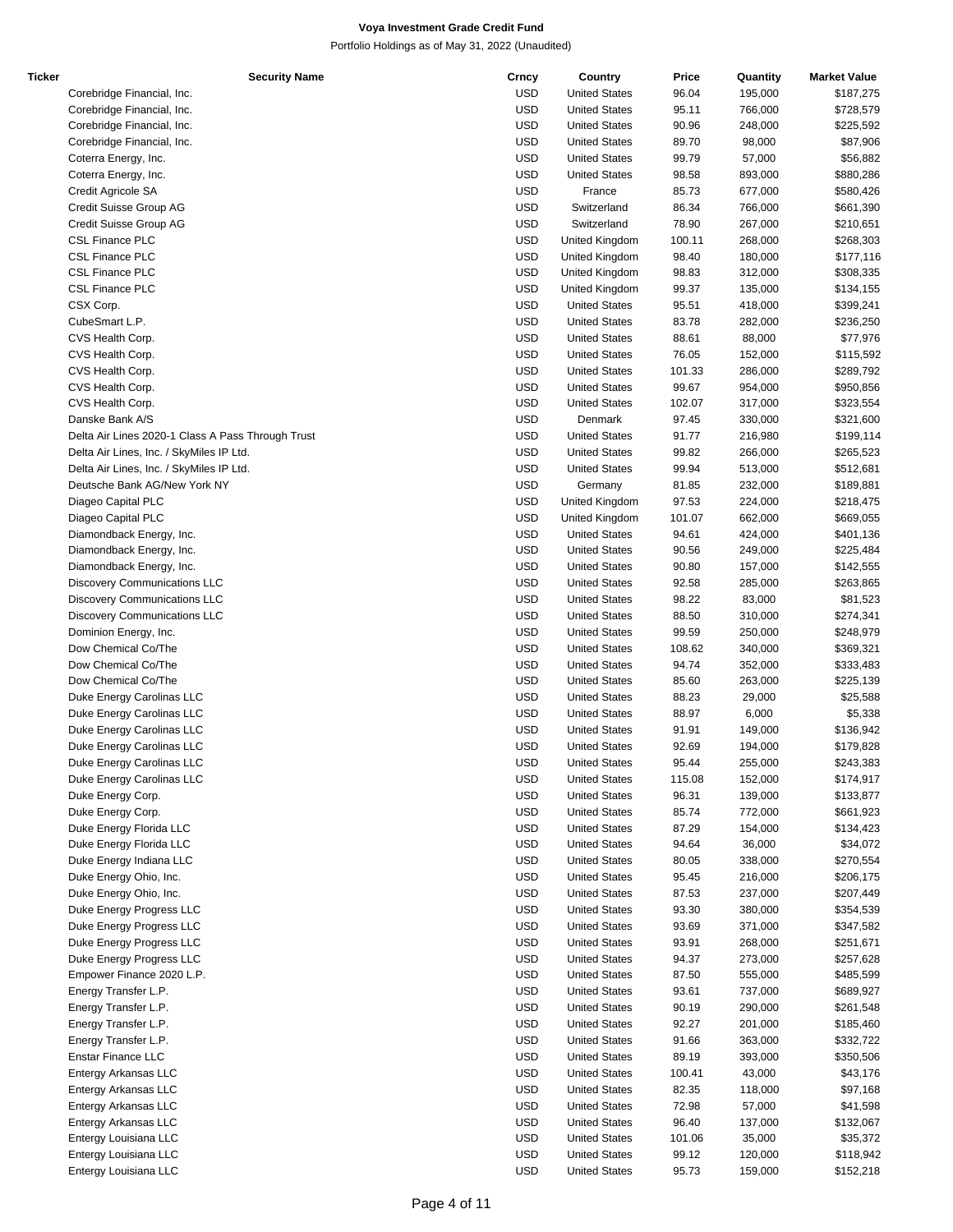| Ticker | <b>Security Name</b>                               | Crncy      | Country              | Price  | Quantity  | <b>Market Value</b> |
|--------|----------------------------------------------------|------------|----------------------|--------|-----------|---------------------|
|        | Entergy Louisiana LLC                              | <b>USD</b> | <b>United States</b> | 100.53 | 1,221,000 | \$1,227,515         |
|        | Entergy Louisiana LLC                              | <b>USD</b> | <b>United States</b> | 104.58 | 288,000   | \$301,202           |
|        | Entergy Louisiana LLC                              | <b>USD</b> | <b>United States</b> | 96.68  | 20,000    | \$19,336            |
|        | Entergy Louisiana LLC                              | <b>USD</b> | <b>United States</b> | 96.41  | 203,000   | \$195,718           |
|        | Entergy Mississippi LLC                            | <b>USD</b> | <b>United States</b> | 84.29  | 67,000    | \$56,473            |
|        | Entergy Mississippi LLC                            | <b>USD</b> | <b>United States</b> | 89.57  | 152,000   | \$136,153           |
|        | <b>Enterprise Products Operating LLC</b>           | <b>USD</b> | <b>United States</b> | 82.24  | 488,000   | \$401,344           |
|        | ERP Operating L.P.                                 | <b>USD</b> | <b>United States</b> | 96.85  | 255,000   | \$246,963           |
|        | ERP Operating L.P.                                 | <b>USD</b> | <b>United States</b> | 97.17  | 258,000   | \$250,702           |
|        | Essential Utilities, Inc.                          | <b>USD</b> | <b>United States</b> | 105.84 | 159,000   | \$168,283           |
|        | <b>Eversource Energy</b>                           | <b>USD</b> | <b>United States</b> | 96.20  | 304,000   | \$292,456           |
|        |                                                    | <b>USD</b> | <b>United States</b> | 91.18  | 963,000   | \$878,040           |
|        | <b>Eversource Energy</b>                           |            |                      |        |           |                     |
|        | Exelon Corp.                                       | <b>USD</b> | <b>United States</b> | 100.93 | 607,000   | \$612,634           |
|        | Extra Space Storage L.P.                           | <b>USD</b> | <b>United States</b> | 96.05  | 199,000   | \$191,131           |
|        | Exxon Mobil Corp.                                  | <b>USD</b> | <b>United States</b> | 100.29 | 659,000   | \$660,899           |
|        | Exxon Mobil Corp.                                  | <b>USD</b> | <b>United States</b> | 92.50  | 35,000    | \$32,374            |
|        | Exxon Mobil Corp.                                  | <b>USD</b> | <b>United States</b> | 85.91  | 152,000   | \$130,589           |
|        | Exxon Mobil Corp.                                  | <b>USD</b> | <b>United States</b> | 96.42  | 354,000   | \$341,332           |
|        | Exxon Mobil Corp.                                  | <b>USD</b> | <b>United States</b> | 92.39  | 67,000    | \$61,899            |
|        | FedEx Corp.                                        | <b>USD</b> | <b>United States</b> | 87.57  | 80,000    | \$70,056            |
|        | FedEx Corp.                                        | <b>USD</b> | <b>United States</b> | 92.55  | 100,000   | \$92,551            |
|        | FedEx Corp.                                        | <b>USD</b> | <b>United States</b> | 86.02  | 645,000   | \$554,845           |
|        | Fiserv, Inc.                                       | <b>USD</b> | <b>United States</b> | 93.61  | 583,000   | \$545,765           |
|        | Florida Power & Light Co.                          | <b>USD</b> | <b>United States</b> | 114.44 | 85,000    | \$97,274            |
|        | Florida Power & Light Co.                          | <b>USD</b> | <b>United States</b> | 110.19 | 135,000   | \$148,756           |
|        | Florida Power & Light Co.                          | <b>USD</b> | <b>United States</b> | 79.32  | 45,000    | \$35,695            |
|        | Ford Motor Credit Co. LLC                          | <b>USD</b> | <b>United States</b> | 95.86  | 600,000   | \$575,160           |
|        | Ford Motor Credit Co. LLC                          | <b>USD</b> | <b>United States</b> | 100.25 | 425,000   | \$426,063           |
|        | Ford Motor Credit Co. LLC                          | <b>USD</b> | <b>United States</b> | 101.32 | 279,000   | \$282,671           |
|        | Fortinet, Inc.                                     | <b>USD</b> | <b>United States</b> | 89.67  | 445,000   | \$399,041           |
|        | Fortune Brands Home & Security, Inc.               | <b>USD</b> | <b>United States</b> | 81.90  | 110,000   | \$90,092            |
|        | <b>GE Capital Funding LLC</b>                      | <b>USD</b> | <b>United States</b> | 101.01 | 185,000   | \$186,863           |
|        | GE Capital International Funding Co. Unlimited Co. | <b>USD</b> | Ireland              | 98.75  | 492,000   | \$485,863           |
|        | General Motors Co.                                 | <b>USD</b> | <b>United States</b> | 106.89 | 620,000   | \$662,691           |
|        | General Motors Co.                                 | <b>USD</b> | <b>United States</b> | 99.12  | 189,000   |                     |
|        |                                                    |            |                      |        |           | \$187,330           |
|        | Georgia Power Co.                                  | <b>USD</b> | <b>United States</b> | 90.26  | 205,000   | \$185,038           |
|        | Georgia Power Co.                                  | <b>USD</b> | <b>United States</b> | 103.36 | 142,000   | \$146,777           |
|        | Georgia Power Co.                                  | <b>USD</b> | <b>United States</b> | 103.87 | 58,000    | \$60,247            |
|        | Georgia-Pacific LLC                                | <b>USD</b> | <b>United States</b> | 93.05  | 284,000   | \$264,265           |
|        | Georgia-Pacific LLC                                | <b>USD</b> | <b>United States</b> | 95.36  | 242,000   | \$230,761           |
|        | Gilead Sciences, Inc.                              | <b>USD</b> | <b>United States</b> | 100.43 | 475,000   | \$477,052           |
|        | Global Payments, Inc.                              | <b>USD</b> | <b>United States</b> | 99.18  | 694,000   | \$688,313           |
|        | Goldman Sachs Capital I                            | <b>USD</b> | <b>United States</b> | 111.69 | 361,000   | \$403,189           |
|        | Goldman Sachs Group, Inc.                          | <b>USD</b> | <b>United States</b> | 113.75 | 149,000   | \$169,494           |
|        | Goldman Sachs Group, Inc.                          | <b>USD</b> | <b>United States</b> | 117.11 | 571,000   | \$668,697           |
|        | Goldman Sachs Group, Inc./The                      | <b>USD</b> | <b>United States</b> | 118.21 | 35,000    | \$41,375            |
|        | Goldman Sachs Group, Inc./The                      | <b>USD</b> | <b>United States</b> | 84.08  | 35,000    | \$29,429            |
|        | Goldman Sachs Group, Inc./The                      | <b>USD</b> | <b>United States</b> | 101.04 | 189,000   | \$190,960           |
|        | Goldman Sachs Group, Inc./The                      | <b>USD</b> | <b>United States</b> | 99.95  | 308,000   | \$307,845           |
|        | Harley-Davidson Financial Services, Inc.           | <b>USD</b> | <b>United States</b> | 92.56  | 623,000   | \$576,630           |
|        | Hartford Financial Services Group, Inc./The        | <b>USD</b> | <b>United States</b> | 85.31  | 575,000   | \$490,505           |
|        | Hartford Financial Services Group, Inc./The        | <b>USD</b> | <b>United States</b> | 112.74 | 193,000   | \$217,594           |
|        | Hasbro, Inc.                                       | <b>USD</b> | <b>United States</b> | 99.59  | 335,000   | \$333,636           |
|        | HCA, Inc.                                          | <b>USD</b> | <b>United States</b> | 96.97  | 330,000   | \$319,988           |
|        | HCA, Inc.                                          | <b>USD</b> | <b>United States</b> | 96.65  | 438,000   | \$423,332           |
|        | HCA, Inc.                                          | <b>USD</b> | <b>United States</b> | 105.88 | 67,000    | \$70,937            |
|        | HCA, Inc.                                          | <b>USD</b> | <b>United States</b> | 91.42  | 123,000   | \$112,452           |
|        | HCA, Inc.                                          | <b>USD</b> | <b>United States</b> | 88.20  | 157,000   | \$138,468           |
|        |                                                    | <b>USD</b> |                      |        |           |                     |
|        | HCA, Inc.                                          |            | <b>United States</b> | 92.65  | 157,000   | \$145,465           |
|        | Hershey Co/The                                     | <b>USD</b> | <b>United States</b> | 81.47  | 283,000   | \$230,546           |
|        | Hess Corp.                                         | <b>USD</b> | <b>United States</b> | 102.08 | 527,000   | \$537,954           |
|        | Hess Corp.                                         | <b>USD</b> | <b>United States</b> | 99.92  | 259,000   | \$258,802           |
|        | Home Depot, Inc./The                               | <b>USD</b> | <b>United States</b> | 88.52  | 328,000   | \$290,345           |
|        | Home Depot, Inc./The                               | <b>USD</b> | <b>United States</b> | 76.16  | 563,000   | \$428,788           |
|        | Home Depot, Inc./The                               | <b>USD</b> | <b>United States</b> | 95.81  | 86,000    | \$82,400            |
|        | Home Depot, Inc./The                               | <b>USD</b> | <b>United States</b> | 89.02  | 93,000    | \$82,787            |
|        | Honda Motor Co. Ltd.                               | <b>USD</b> | Japan                | 95.31  | 156,000   | \$148,680           |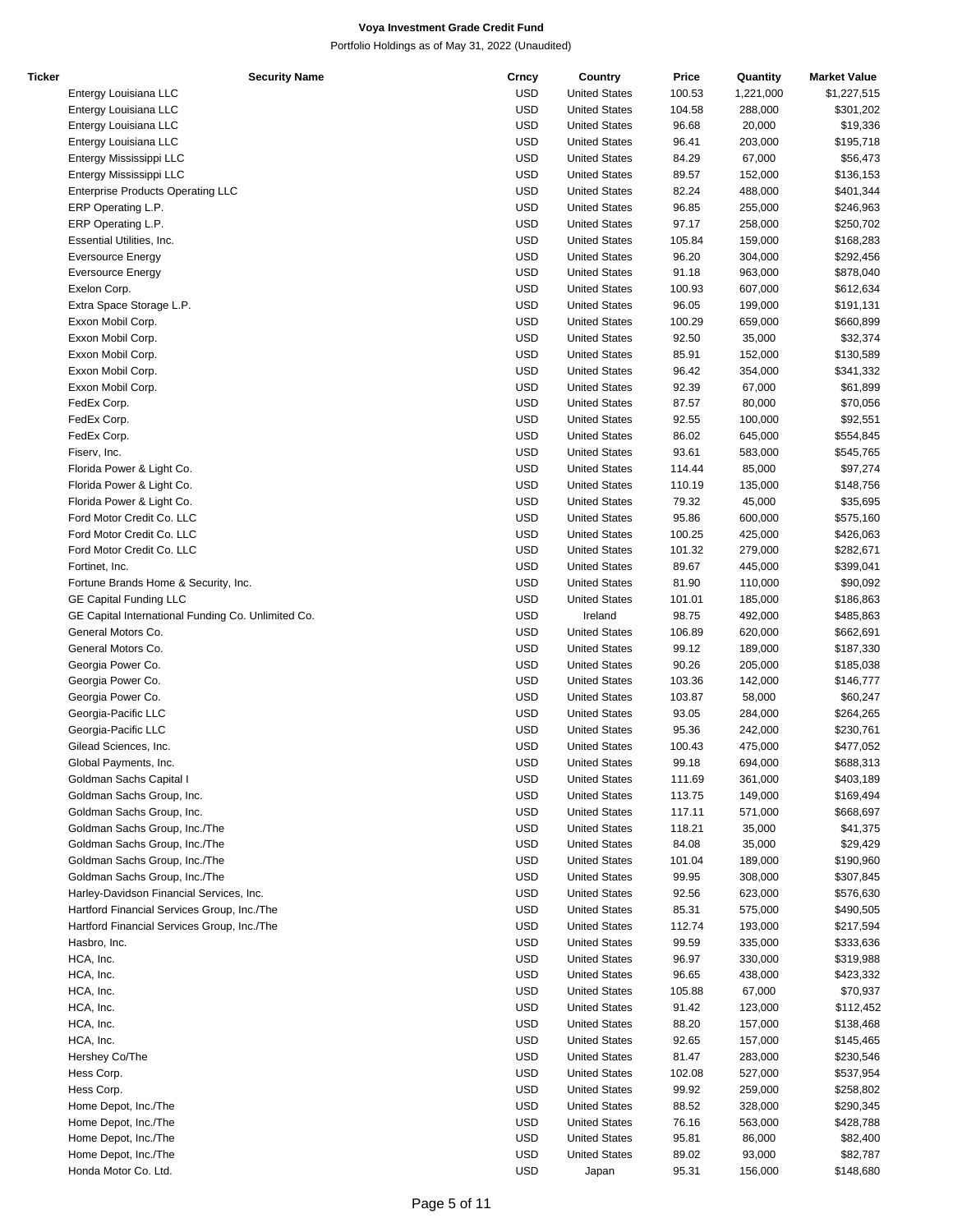| Ticker | <b>Security Name</b>                        | Crncy      | Country              | Price  | Quantity  | <b>Market Value</b> |
|--------|---------------------------------------------|------------|----------------------|--------|-----------|---------------------|
|        | Hormel Foods Corp.                          | USD        | <b>United States</b> | 89.97  | 244,000   | \$219,527           |
|        | Hormel Foods Corp.                          | USD        | <b>United States</b> | 78.90  | 150,000   | \$118,348           |
|        | HP, Inc.                                    | <b>USD</b> | <b>United States</b> | 93.29  | 56,000    | \$52,243            |
|        |                                             |            |                      |        |           |                     |
|        | <b>HSBC Holdings PLC</b>                    | <b>USD</b> | United Kingdom       | 87.63  | 545,000   | \$477,601           |
|        | <b>HSBC Holdings PLC</b>                    | <b>USD</b> | United Kingdom       | 89.56  | 692,000   | \$619,778           |
|        | <b>HSBC Holdings PLC</b>                    | <b>USD</b> | United Kingdom       | 96.94  | 220,000   | \$213,260           |
|        | Humana, Inc.                                | <b>USD</b> | <b>United States</b> | 97.58  | 143,000   | \$139,542           |
|        | Humana, Inc.                                | <b>USD</b> | <b>United States</b> | 97.79  | 217,000   | \$212,202           |
|        | Huntington Bancshares, Inc./OH              | USD        | <b>United States</b> | 102.22 | 459,000   | \$469,210           |
|        | Indiana Michigan Power Co.                  | <b>USD</b> | <b>United States</b> | 114.08 | 194,000   | \$221,307           |
|        |                                             |            |                      |        |           |                     |
|        | Indiana Michigan Power Co.                  | <b>USD</b> | <b>United States</b> | 99.42  | 93,000    | \$92,458            |
|        | <b>ING Groep NV</b>                         | <b>USD</b> | Netherlands          | 97.60  | 359,000   | \$350,395           |
|        | Intel Corp.                                 | <b>USD</b> | <b>United States</b> | 104.38 | 215,000   | \$224,421           |
|        | Intel Corp.                                 | <b>USD</b> | <b>United States</b> | 76.18  | 91,000    | \$69,325            |
|        | Intel Corp.                                 | <b>USD</b> | <b>United States</b> | 101.64 | 180,000   | \$182,960           |
|        | Intel Corp.                                 | <b>USD</b> | <b>United States</b> | 79.82  | 583,000   | \$465,374           |
|        |                                             |            |                      |        |           |                     |
|        | Intel Corp.                                 | USD        | <b>United States</b> | 77.11  | 116,000   | \$89,443            |
|        | Intercontinental Exchange, Inc.             | <b>USD</b> | <b>United States</b> | 101.96 | 158,000   | \$161,095           |
|        | Intercontinental Exchange, Inc.             | <b>USD</b> | <b>United States</b> | 102.99 | 282,000   | \$290,425           |
|        | Intercontinental Exchange, Inc.             | <b>USD</b> | <b>United States</b> | 101.38 | 143,000   | \$144,967           |
|        | International Business Machines Corp.       | <b>USD</b> | <b>United States</b> | 96.67  | 536,000   | \$518,128           |
|        | International Flavors & Fragrances, Inc.    | <b>USD</b> | <b>United States</b> | 77.83  | 127,000   | \$98,850            |
|        |                                             |            |                      |        |           |                     |
|        | Intesa Sanpaolo SpA                         | <b>USD</b> | Italy                | 82.01  | 616,000   | \$505,210           |
|        | Invitation Homes Operating Partnership L.P. | <b>USD</b> | <b>United States</b> | 81.03  | 125,000   | \$101,285           |
|        | Invitation Homes Operating Partnership L.P. | USD        | <b>United States</b> | 87.51  | 441,000   | \$385,917           |
|        | Invitation Homes Operating Partnership L.P. | <b>USD</b> | <b>United States</b> | 95.54  | 290,000   | \$277,062           |
|        | Invitation Homes Operating Partnership L.P. | <b>USD</b> | <b>United States</b> | 80.33  | 237,000   | \$190,389           |
|        |                                             |            |                      |        |           |                     |
|        | IPALCO Enterprises, Inc.                    | <b>USD</b> | <b>United States</b> | 95.35  | 394,000   | \$375,690           |
|        | IPALCO Enterprises, Inc.                    | <b>USD</b> | <b>United States</b> | 100.04 | 279,000   | \$279,104           |
|        | J M Smucker Co/The                          | <b>USD</b> | <b>United States</b> | 74.44  | 286,000   | \$212,900           |
|        | Jabil, Inc.                                 | <b>USD</b> | <b>United States</b> | 99.45  | 216,000   | \$214,822           |
|        | John Deere Capital Corp.                    | <b>USD</b> | <b>United States</b> | 97.87  | 304,000   | \$297,511           |
|        |                                             |            |                      |        |           |                     |
|        | Johnson & Johnson                           | USD        | <b>United States</b> | 76.06  | 175,000   | \$133,107           |
|        | Johnson & Johnson                           | USD        | <b>United States</b> | 98.19  | 267,000   | \$262,165           |
|        | Johnson & Johnson                           | <b>USD</b> | <b>United States</b> | 95.01  | 93,000    | \$88,362            |
|        | JPMorgan Chase & Co.                        | <b>USD</b> | <b>United States</b> | 96.80  | 1,929,000 | \$1,867,347         |
|        | JPMorgan Chase & Co.                        | <b>USD</b> | <b>United States</b> | 100.79 | 609,000   | \$613,807           |
|        | JPMorgan Chase & Co.                        | <b>USD</b> | <b>United States</b> | 90.47  | 161,000   | \$145,651           |
|        |                                             |            |                      |        |           |                     |
|        | JPMorgan Chase & Co.                        | <b>USD</b> | <b>United States</b> | 82.33  | 268,000   | \$220,640           |
|        | JPMorgan Chase & Co.                        | <b>USD</b> | <b>United States</b> | 77.83  | 405,000   | \$315,214           |
|        | JPMorgan Chase & Co.                        | USD        | <b>United States</b> | 91.09  | 187,000   | \$170,333           |
|        | JPMorgan Chase & Co.                        | <b>USD</b> | <b>United States</b> | 74.92  | 40,000    | \$29,968            |
|        | JPMorgan Chase & Co.                        | USD        | <b>United States</b> | 82.26  | 257,000   | \$211,409           |
|        | JPMorgan Chase & Co.                        | <b>USD</b> | <b>United States</b> | 88.50  | 231,000   | \$204,429           |
|        |                                             |            |                      |        |           |                     |
|        | JPMorgan Chase & Co.                        | <b>USD</b> | <b>United States</b> | 94.69  | 1,527,000 | \$1,445,874         |
|        | JPMorgan Chase & Co.                        | <b>USD</b> | <b>United States</b> | 90.07  | 789,000   | \$710,650           |
|        | JPMorgan Chase & Co.                        | <b>USD</b> | <b>United States</b> | 83.05  | 684,000   | \$568,056           |
|        | JPMorgan Chase & Co.                        | <b>USD</b> | <b>United States</b> | 90.16  | 740,000   | \$667,221           |
|        | JPMorgan Chase & Co.                        | USD        | <b>United States</b> | 86.32  | 148,000   | \$127,751           |
|        |                                             |            |                      |        |           |                     |
|        | JPMorgan Chase & Co.                        | <b>USD</b> | <b>United States</b> | 89.36  | 346,000   | \$309,202           |
|        | JPMorgan Chase & Co.                        | <b>USD</b> | <b>United States</b> | 96.80  | 361,000   | \$349,434           |
|        | JPMorgan Chase & Co.                        | <b>USD</b> | <b>United States</b> | 95.19  | 578,000   | \$550,206           |
|        | JPMorgan Chase & Co.                        | USD        | <b>United States</b> | 102.81 | 263,000   | \$270,398           |
|        | Keurig Dr Pepper, Inc.                      | USD        | <b>United States</b> | 96.01  | 232,000   | \$222,733           |
|        |                                             |            |                      |        |           |                     |
|        | Keurig Dr Pepper, Inc.                      | <b>USD</b> | <b>United States</b> | 92.91  | 306,000   | \$284,314           |
|        | Kilroy Realty L.P.                          | <b>USD</b> | <b>United States</b> | 98.90  | 122,000   | \$120,661           |
|        | Kimco Realty Corp.                          | USD        | <b>United States</b> | 98.99  | 480,000   | \$475,160           |
|        | Kinder Morgan, Inc.                         | <b>USD</b> | <b>United States</b> | 78.01  | 548,000   | \$427,503           |
|        | KKR Group Finance Co. XII LLC               | <b>USD</b> | <b>United States</b> | 101.20 | 437,000   | \$442,259           |
|        |                                             |            |                      |        |           |                     |
|        | Kraft Heinz Foods Co.                       | <b>USD</b> | <b>United States</b> | 97.56  | 129,000   | \$125,858           |
|        | Kraft Heinz Foods Co.                       | USD        | <b>United States</b> | 96.12  | 128,000   | \$123,032           |
|        | Kroger Co/The                               | USD        | <b>United States</b> | 86.70  | 281,000   | \$243,617           |
|        | Kyndryl Holdings, Inc.                      | <b>USD</b> | <b>United States</b> | 87.41  | 140,000   | \$122,371           |
|        | Kyndryl Holdings, Inc.                      | <b>USD</b> | <b>United States</b> | 83.00  | 608,000   | \$504,621           |
|        |                                             |            |                      |        |           |                     |
|        | Kyndryl Holdings, Inc.                      | USD        | <b>United States</b> | 76.78  | 267,000   | \$205,014           |
|        | Liberty Mutual Group, Inc.                  | <b>USD</b> | <b>United States</b> | 73.99  | 566,000   | \$418,758           |
|        | Life Storage L.P.                           | <b>USD</b> | <b>United States</b> | 82.32  | 317,000   | \$260,952           |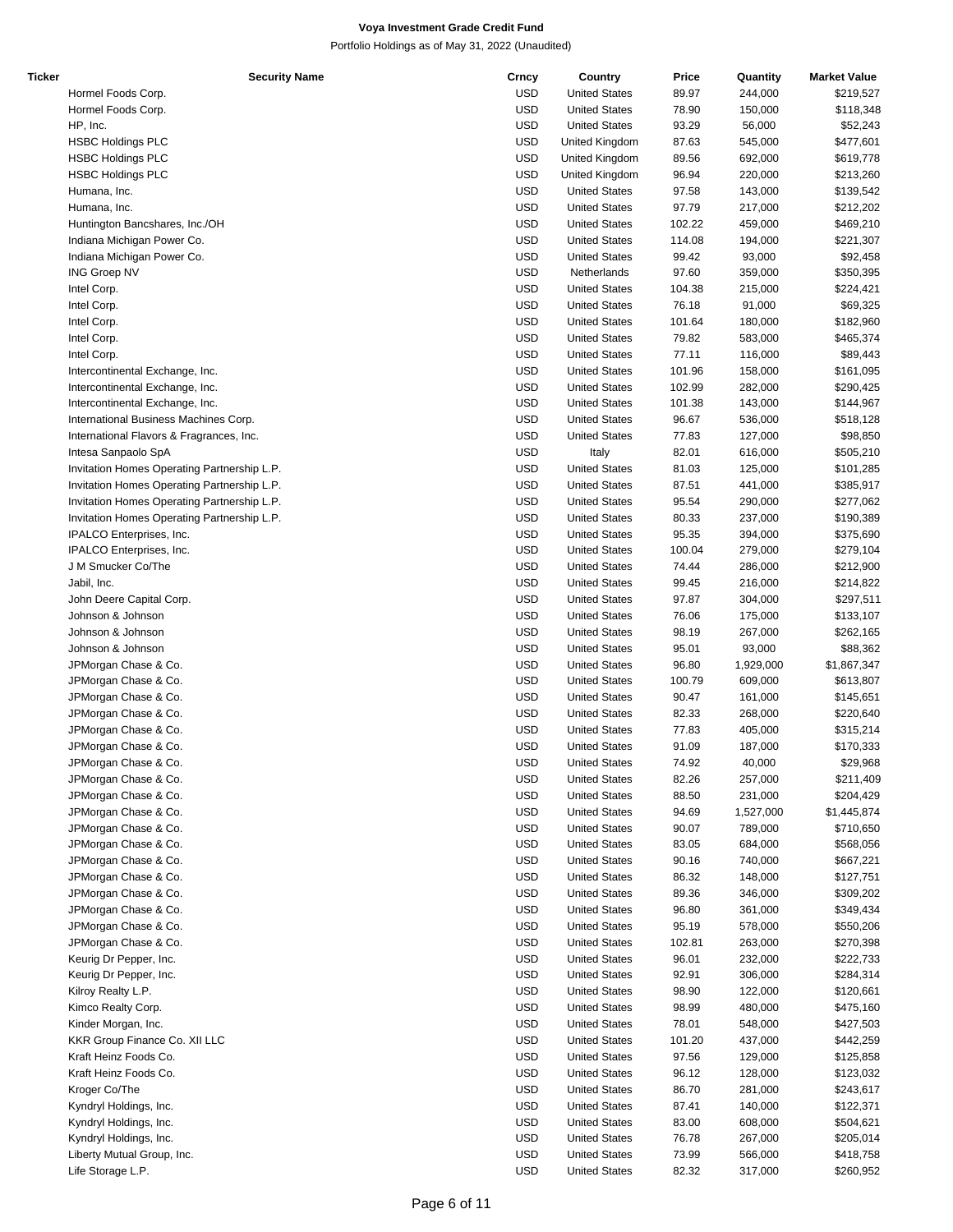| Ticker | <b>Security Name</b>                                                       | Crncy      | Country              | Price  | Quantity  | <b>Market Value</b> |
|--------|----------------------------------------------------------------------------|------------|----------------------|--------|-----------|---------------------|
|        | Lloyds Banking Group PLC                                                   | <b>USD</b> | United Kingdom       | 100.11 | 106,000   | \$106,117           |
|        | Lloyds Banking Group PLC                                                   | <b>USD</b> | United Kingdom       | 96.08  | 317,000   | \$304,578           |
|        | Lowe's Cos, Inc.                                                           | <b>USD</b> | <b>United States</b> | 97.42  | 149,000   | \$145,163           |
|        | Lowe's Cos, Inc.                                                           | <b>USD</b> | <b>United States</b> | 95.44  | 142,000   | \$135,519           |
|        | Lowe's Cos, Inc.                                                           | <b>USD</b> | <b>United States</b> | 91.17  | 191,000   | \$174,129           |
|        | Lowe's Cos, Inc.                                                           | <b>USD</b> | <b>United States</b> | 90.62  | 160,000   | \$144,999           |
|        | <b>LSEGA Financing PLC</b>                                                 | <b>USD</b> | United Kingdom       | 91.10  | 512,000   | \$466,443           |
|        | <b>LSEGA Financing PLC</b>                                                 | <b>USD</b> | United Kingdom       | 81.98  | 200,000   | \$163,960           |
|        |                                                                            | <b>USD</b> |                      |        |           |                     |
|        | Magallanes, Inc.                                                           |            | <b>United States</b> | 93.56  | 312,000   | \$291,905           |
|        | Magallanes, Inc.                                                           | <b>USD</b> | <b>United States</b> | 90.53  | 470,000   | \$425,477           |
|        | Magallanes, Inc.                                                           | <b>USD</b> | <b>United States</b> | 89.63  | 722,000   | \$647,131           |
|        | Magallanes, Inc.                                                           | <b>USD</b> | <b>United States</b> | 89.77  | 109,000   | \$97,844            |
|        | Magallanes, Inc.                                                           | <b>USD</b> | <b>United States</b> | 97.18  | 470,000   | \$456,743           |
|        | Main Street Capital Corp.                                                  | <b>USD</b> | <b>United States</b> | 90.69  | 504,000   | \$457,102           |
|        | Marathon Petroleum Corp.                                                   | <b>USD</b> | <b>United States</b> | 92.46  | 313,000   | \$289,409           |
|        | Marathon Petroleum Corp.                                                   | <b>USD</b> | <b>United States</b> | 91.94  | 283,000   | \$260,200           |
|        | Mars, Inc.                                                                 | <b>USD</b> | <b>United States</b> | 75.58  | 590,000   | \$445,916           |
|        | McDonald's Corp.                                                           | <b>USD</b> | <b>United States</b> | 109.60 | 196,000   | \$214,811           |
|        | McDonald's Corp.                                                           | <b>USD</b> | <b>United States</b> | 93.57  | 145,000   | \$135,676           |
|        | Merck & Co., Inc.                                                          | <b>USD</b> | <b>United States</b> | 77.45  | 125,000   | \$96,808            |
|        | Merck & Co., Inc.                                                          | <b>USD</b> | <b>United States</b> | 76.08  | 359,000   | \$273,128           |
|        |                                                                            |            |                      |        |           |                     |
|        | Metropolitan Edison Co.                                                    | <b>USD</b> | <b>United States</b> | 99.18  | 315,000   | \$312,413           |
|        | Microsoft Corp.                                                            | <b>USD</b> | <b>United States</b> | 97.12  | 81,000    | \$78,665            |
|        | Microsoft Corp.                                                            | <b>USD</b> | <b>United States</b> | 77.53  | 5,000     | \$3,877             |
|        | Microsoft Corp.                                                            | <b>USD</b> | <b>United States</b> | 76.79  | 197,000   | \$151,277           |
|        | Microsoft Corp.                                                            | <b>USD</b> | <b>United States</b> | 83.66  | 675,000   | \$564,730           |
|        | Mid-America Apartments L.P.                                                | <b>USD</b> | <b>United States</b> | 101.43 | 133,000   | \$134,906           |
|        | MidAmerican Energy Co.                                                     | <b>USD</b> | <b>United States</b> | 97.82  | 683,000   | \$668,114           |
|        | MidAmerican Energy Co.                                                     | <b>USD</b> | <b>United States</b> | 97.08  | 286,000   | \$277,658           |
|        | Mileage Plus Holdings LLC / Mileage Plus Intellectual Property Assets Ltd. | <b>USD</b> | <b>United States</b> | 101.63 | 279,000   | \$283,553           |
|        | MIM VM BALANCE USD                                                         | <b>USD</b> | <b>United States</b> | 100.00 | 500,000   | \$500,000           |
|        | Mississippi Power Co.                                                      | <b>USD</b> | <b>United States</b> | 90.25  | 118,000   | \$106,496           |
|        | Mississippi Power Co.                                                      | <b>USD</b> | <b>United States</b> | 92.84  | 45,000    | \$41,776            |
|        | Mondelez International, Inc.                                               | <b>USD</b> | <b>United States</b> | 95.44  |           | \$298,712           |
|        |                                                                            |            |                      |        | 313,000   |                     |
|        | Monongahela Power Co.                                                      | <b>USD</b> | <b>United States</b> | 96.54  | 205,000   | \$197,917           |
|        | Moody's Corp.                                                              | <b>USD</b> | <b>United States</b> | 85.37  | 202,000   | \$172,455           |
|        | Moody's Corp.                                                              | <b>USD</b> | <b>United States</b> | 100.89 | 220,000   | \$221,966           |
|        | Morgan Stanley                                                             | <b>USD</b> | <b>United States</b> | 95.35  | 1,326,000 | \$1,264,390         |
|        | Morgan Stanley                                                             | <b>USD</b> | <b>United States</b> | 95.62  | 583,000   | \$557,458           |
|        | Morgan Stanley                                                             | <b>USD</b> | <b>United States</b> | 97.95  | 479,000   | \$469,162           |
|        | Morgan Stanley                                                             | <b>USD</b> | <b>United States</b> | 100.46 | 471,000   | \$473,159           |
|        | Morgan Stanley                                                             | <b>USD</b> | <b>United States</b> | 99.02  | 93,000    | \$92,086            |
|        | Morgan Stanley                                                             | <b>USD</b> | <b>United States</b> | 96.91  | 509,000   | \$493,290           |
|        | Morgan Stanley                                                             | <b>USD</b> | <b>United States</b> | 93.23  | 128,000   | \$119,339           |
|        | Morgan Stanley                                                             | <b>USD</b> | <b>United States</b> | 89.12  | 146,000   | \$130,113           |
|        | Morgan Stanley                                                             | <b>USD</b> | <b>United States</b> | 86.02  | 250,000   | \$215,043           |
|        | Morgan Stanley                                                             | <b>USD</b> | <b>United States</b> | 95.71  | 330,000   | \$315,841           |
|        |                                                                            |            |                      |        |           |                     |
|        | Morgan Stanley                                                             | <b>USD</b> | <b>United States</b> | 90.52  | 1,464,000 | \$1,325,229         |
|        | Morgan Stanley                                                             | <b>USD</b> | <b>United States</b> | 84.52  | 754,000   | \$637,312           |
|        | Morgan Stanley                                                             | <b>USD</b> | <b>United States</b> | 82.45  | 344,000   | \$283,633           |
|        | Morgan Stanley                                                             | <b>USD</b> | <b>United States</b> | 97.97  | 356,000   | \$348,761           |
|        | Morgan Stanley                                                             | <b>USD</b> | <b>United States</b> | 91.11  | 383,000   | \$348,964           |
|        | Morgan Stanley                                                             | <b>USD</b> | <b>United States</b> | 90.12  | 366,000   | \$329,824           |
|        | Morgan Stanley                                                             | <b>USD</b> | <b>United States</b> | 100.96 | 2,112,000 | \$2,132,339         |
|        | Mosaic Co/The                                                              | <b>USD</b> | <b>United States</b> | 93.79  | 80,000    | \$75,035            |
|        | Mosaic Co/The                                                              | <b>USD</b> | <b>United States</b> | 107.22 | 620,000   | \$664,749           |
|        | Mosaic Co/The                                                              | <b>USD</b> | <b>United States</b> | 106.88 | 65,000    | \$69,470            |
|        | MPLX L.P.                                                                  | <b>USD</b> | <b>United States</b> | 99.86  | 236,000   | \$235,659           |
|        | MPLX L.P.                                                                  | <b>USD</b> | <b>United States</b> | 89.44  | 125,000   | \$111,798           |
|        |                                                                            | <b>USD</b> | <b>United States</b> | 95.26  | 707,000   |                     |
|        | MPLX L.P.                                                                  |            |                      |        |           | \$673,466           |
|        | MPLX L.P.                                                                  | <b>USD</b> | <b>United States</b> | 99.94  | 205,000   | \$204,877           |
|        | MPLX L.P.                                                                  | <b>USD</b> | <b>United States</b> | 86.94  | 213,000   | \$185,177           |
|        | MPLX L.P.                                                                  | <b>USD</b> | <b>United States</b> | 91.57  | 200,000   | \$183,132           |
|        | MPLX L.P.                                                                  | <b>USD</b> | <b>United States</b> | 93.93  | 198,000   | \$185,984           |
|        | Muenchener Rueckversicherungs-Gesellschaft AG in Muenchen                  | <b>USD</b> | Germany              | 103.77 | 545,000   | \$565,548           |
|        | MVM VM BALANCE USD                                                         | <b>USD</b> | <b>United States</b> | 100.00 | (54, 283) | (\$54,283)          |
|        | Mylan, Inc.                                                                | <b>USD</b> | <b>United States</b> | 87.52  | 319,000   | \$279,191           |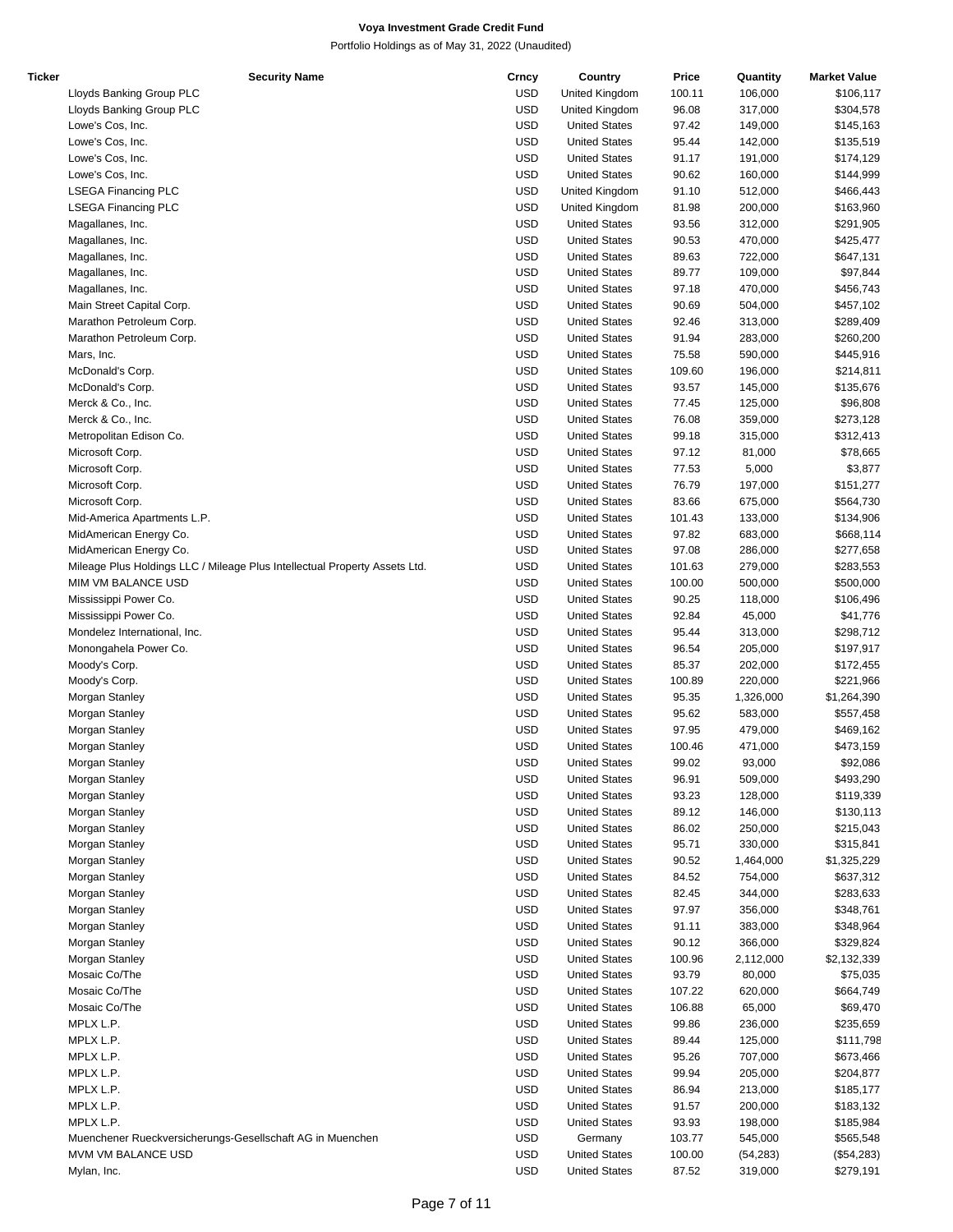| Ticker | <b>Security Name</b>                                  | Crncy      | Country              | Price  | Quantity  | <b>Market Value</b> |
|--------|-------------------------------------------------------|------------|----------------------|--------|-----------|---------------------|
|        | National Rural Utilities Cooperative Finance Corp.    | <b>USD</b> | <b>United States</b> | 97.59  | 210,000   | \$204,939           |
|        | National Rural Utilities Cooperative Finance Corp.    | <b>USD</b> | <b>United States</b> | 95.11  | 428,000   | \$407,050           |
|        | National Rural Utilities Cooperative Finance Corp.    | <b>USD</b> | <b>United States</b> | 98.16  | 184,000   | \$180,606           |
|        | National Rural Utilities Cooperative Finance Corp.    | <b>USD</b> | <b>United States</b> | 89.76  | 142,000   | \$127,456           |
|        | NatWest Group PLC                                     | <b>USD</b> | United Kingdom       | 100.27 | 375,000   | \$376,020           |
|        | NBN Co. Ltd.                                          | <b>USD</b> | Australia            | 84.78  | 415,000   | \$351,843           |
|        | NBN Co. Ltd.                                          | <b>USD</b> | Australia            | 90.98  | 382,000   | \$347,538           |
|        | Nestle Holdings, Inc.                                 | <b>USD</b> | <b>United States</b> | 76.70  | 200,000   | \$153,408           |
|        | New York State Electric & Gas Corp.                   | <b>USD</b> | <b>United States</b> | 98.00  | 669,000   | \$655,605           |
|        | Newcrest Finance Pty Ltd.                             | <b>USD</b> | Australia            | 91.16  | 160,000   | \$145,859           |
|        |                                                       |            |                      |        |           |                     |
|        | Newcrest Finance Pty Ltd.                             | <b>USD</b> | Australia            | 84.32  | 184,000   | \$155,155           |
|        | NextEra Energy Capital Holdings, Inc.                 | <b>USD</b> | <b>United States</b> | 99.38  | 667,000   | \$662,839           |
|        | NextEra Energy Capital Holdings, Inc.                 | <b>USD</b> | <b>United States</b> | 92.31  | 831,000   | \$767,135           |
|        | Norfolk Southern Corp.                                | <b>USD</b> | <b>United States</b> | 91.89  | 322,000   | \$295,880           |
|        | Norfolk Southern Corp.                                | <b>USD</b> | <b>United States</b> | 90.94  | 365,000   | \$331,939           |
|        | Northern States Power Co/MN                           | <b>USD</b> | <b>United States</b> | 104.42 | 115,000   | \$120,087           |
|        | <b>NSTAR Electric Co.</b>                             | <b>USD</b> | <b>United States</b> | 101.51 | 96,000    | \$97,450            |
|        | Nucor Corp.                                           | <b>USD</b> | <b>United States</b> | 101.68 | 180,000   | \$183,029           |
|        | Nutrien Ltd.                                          | <b>USD</b> | Canada               | 91.68  | 363,000   | \$332,805           |
|        | Nutrien Ltd.                                          | <b>USD</b> | Canada               | 89.88  | 247,000   | \$221,995           |
|        | NVIDIA Corp.                                          | <b>USD</b> | <b>United States</b> | 91.83  | 193,000   | \$177,234           |
|        | NVIDIA Corp.                                          | <b>USD</b> | <b>United States</b> | 88.40  | 101,000   | \$89,281            |
|        | NVIDIA Corp.                                          | <b>USD</b> | <b>United States</b> | 89.40  | 866,000   | \$774,193           |
|        | NVIDIA Corp.                                          | <b>USD</b> | <b>United States</b> | 86.62  | 758,000   | \$656,595           |
|        |                                                       |            |                      |        |           |                     |
|        | NXP BV / NXP Funding LLC / NXP USA, Inc.              | <b>USD</b> | <b>MULTI</b>         | 75.65  | 105,000   | \$79,437            |
|        | NXP BV / NXP Funding LLC / NXP USA, Inc.              | <b>USD</b> | <b>MULTI</b>         | 71.52  | 241,000   | \$172,364           |
|        | NXP BV / NXP Funding LLC / NXP USA, Inc.              | <b>USD</b> | <b>MULTI</b>         | 100.09 | 357,000   | \$357,326           |
|        | Old Republic International Corp.                      | <b>USD</b> | <b>United States</b> | 81.25  | 352,000   | \$285,996           |
|        | <b>ONEOK Partners L.P.</b>                            | <b>USD</b> | <b>United States</b> | 100.77 | 159,000   | \$160,228           |
|        | Oracle Corp.                                          | <b>USD</b> | <b>United States</b> | 76.46  | 80,000    | \$61,168            |
|        | Oracle Corp.                                          | <b>USD</b> | <b>United States</b> | 88.38  | 304,000   | \$268,670           |
|        | Oracle Corp.                                          | <b>USD</b> | <b>United States</b> | 72.47  | 341,000   | \$247,111           |
|        | Oracle Corp.                                          | <b>USD</b> | <b>United States</b> | 71.96  | 190,000   | \$136,731           |
|        | Oracle Corp.                                          | <b>USD</b> | <b>United States</b> | 92.92  | 232,000   | \$215,576           |
|        | Oracle Corp.                                          | <b>USD</b> | <b>United States</b> | 97.46  | 208,000   | \$202,725           |
|        | Oracle Corp.                                          | <b>USD</b> | <b>United States</b> | 79.72  | 558,000   | \$444,817           |
|        | Oracle Corp.                                          | <b>USD</b> | <b>United States</b> | 91.53  | 252,000   | \$230,660           |
|        |                                                       |            |                      |        |           |                     |
|        | Oracle Corp.                                          | <b>USD</b> | <b>United States</b> | 93.72  | 704,000   | \$659,784           |
|        | Oracle Corp.                                          | <b>USD</b> | <b>United States</b> | 77.31  | 284,000   | \$219,562           |
|        | Orange SA                                             | <b>USD</b> | France               | 133.35 | 163,000   | \$217,363           |
|        | Pacific Gas and Electric Co.                          | <b>USD</b> | <b>United States</b> | 75.66  | 203,000   | \$153,598           |
|        | Pacific Gas and Electric Co.                          | <b>USD</b> | <b>United States</b> | 78.68  | 230.000   | \$180,974           |
|        | Pacific Gas and Electric Co.                          | <b>USD</b> | <b>United States</b> | 84.02  | 135,000   | \$113,430           |
|        | PacifiCorp                                            | <b>USD</b> | <b>United States</b> | 93.36  | 275,000   | \$256,740           |
|        | PacifiCorp                                            | <b>USD</b> | <b>United States</b> | 91.66  | 493,000   | \$451,903           |
|        | Paramount Global                                      | <b>USD</b> | <b>United States</b> | 84.33  | 292,000   | \$246,249           |
|        | Paramount Global                                      | <b>USD</b> | <b>United States</b> | 100.37 | 307,000   | \$308,137           |
|        | <b>Paramount Global</b>                               | <b>USD</b> | <b>United States</b> | 101.81 | 79,000    | \$80,427            |
|        | Paramount Global                                      | <b>USD</b> | <b>United States</b> | 95.23  | 301,000   | \$286,635           |
|        | PartnerRe Finance B LLC                               | <b>USD</b> | <b>United States</b> | 89.36  | 1,079,000 | \$964,216           |
|        | PayPal Holdings, Inc.                                 | <b>USD</b> | <b>United States</b> | 78.57  | 371,000   | \$291,493           |
|        |                                                       |            |                      |        |           |                     |
|        | PayPal Holdings, Inc.                                 | <b>USD</b> | <b>United States</b> | 101.38 | 530,000   | \$537,290           |
|        | PayPal Holdings, Inc.                                 | <b>USD</b> | <b>United States</b> | 103.08 | 143,000   | \$147,409           |
|        | PayPal Holdings, Inc.                                 | <b>USD</b> | <b>United States</b> | 101.38 | 173,000   | \$175,395           |
|        | PECO Energy Co.                                       | <b>USD</b> | <b>United States</b> | 76.31  | 274,000   | \$209,090           |
|        | PerkinElmer, Inc.                                     | <b>USD</b> | <b>United States</b> | 91.69  | 279,000   | \$255,819           |
|        | Pfizer, Inc.                                          | <b>USD</b> | <b>United States</b> | 97.45  | 152,000   | \$148,121           |
|        | Phillips 66                                           | <b>USD</b> | <b>United States</b> | 96.48  | 186,000   | \$179,461           |
|        | Piedmont Natural Gas Co., Inc.                        | <b>USD</b> | <b>United States</b> | 98.69  | 125,000   | \$123,361           |
|        | Piedmont Natural Gas Co., Inc.                        | <b>USD</b> | <b>United States</b> | 78.38  | 108,000   | \$84,651            |
|        | Piedmont Natural Gas Co., Inc.                        | <b>USD</b> | <b>United States</b> | 102.11 | 190,000   | \$194,014           |
|        | Plains All American Pipeline L.P. / PAA Finance Corp. | USD        | <b>United States</b> | 92.61  | 352,000   | \$326,003           |
|        | Plains All American Pipeline L.P. / PAA Finance Corp. | USD        | <b>United States</b> | 88.45  | 117,000   | \$103,489           |
|        | Plains All American Pipeline L.P. / PAA Finance Corp. | <b>USD</b> | <b>United States</b> | 100.73 | 80,000    | \$80,586            |
|        |                                                       |            |                      |        |           |                     |
|        | Plains All American Pipeline L.P. / PAA Finance Corp. | USD        | <b>United States</b> | 80.48  | 139,000   | \$111,864           |
|        | Public Service Co. of New Hampshire                   | <b>USD</b> | <b>United States</b> | 87.03  | 149,000   | \$129,681           |
|        | Public Service Co. of Oklahoma                        | <b>USD</b> | <b>United States</b> | 85.65  | 261,000   | \$223,550           |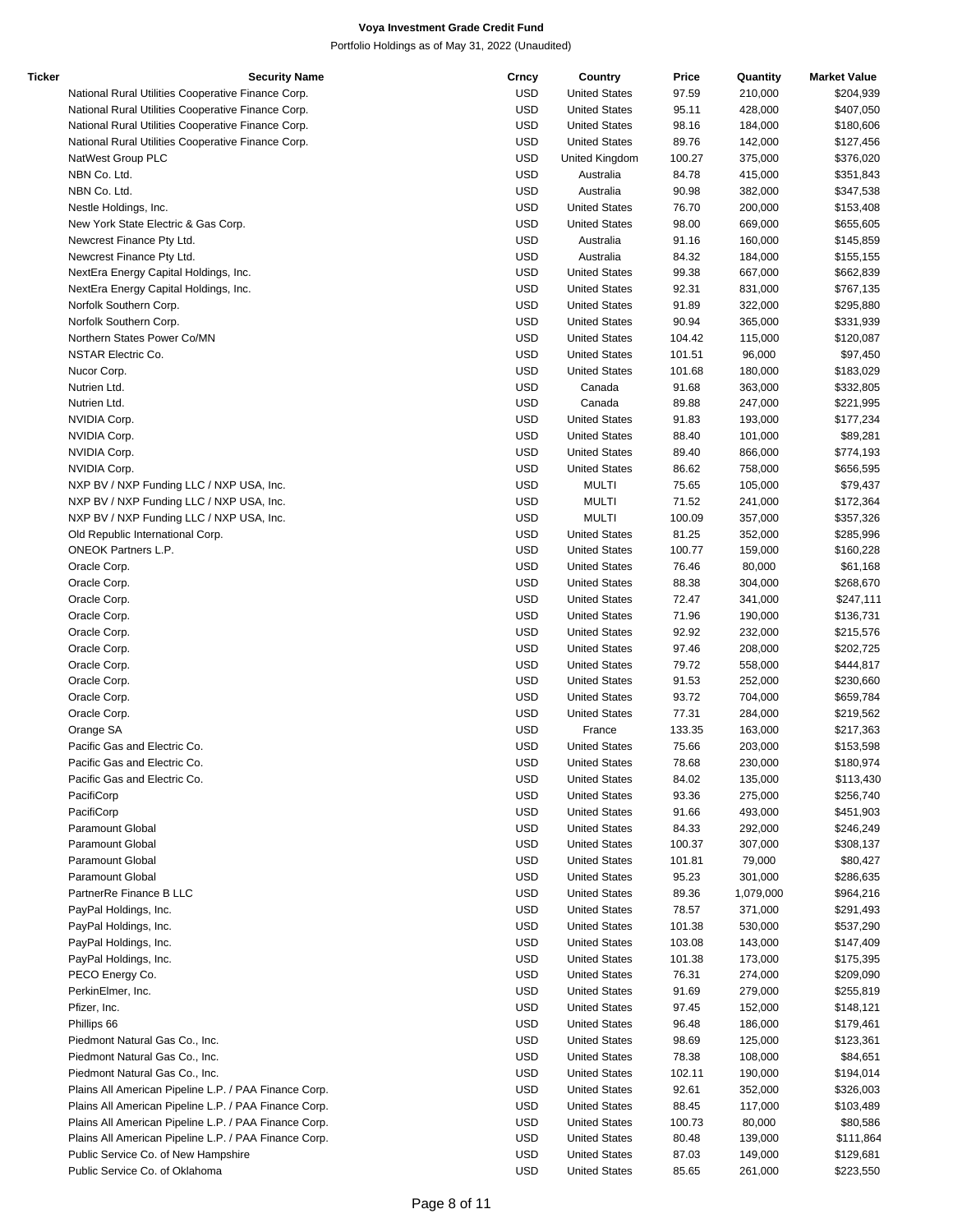| <b>Ticker</b> | <b>Security Name</b>                                                   | Crncy      | Country              | Price  | Quantity  | <b>Market Value</b> |
|---------------|------------------------------------------------------------------------|------------|----------------------|--------|-----------|---------------------|
|               | Public Service Co. of Oklahoma                                         | <b>USD</b> | <b>United States</b> | 77.19  | 249,000   | \$192,198           |
|               | Public Service Electric and Gas Co.                                    | <b>USD</b> | <b>United States</b> | 97.51  | 111,000   | \$108,241           |
|               | Public Service Electric and Gas Co.                                    | <b>USD</b> | <b>United States</b> | 93.59  | 217,000   | \$203,086           |
|               | Public Service Enterprise Group, Inc.                                  | <b>USD</b> | <b>United States</b> | 85.23  | 914,000   | \$778,986           |
|               | Quanta Services, Inc.                                                  | <b>USD</b> | <b>United States</b> | 94.24  | 200,000   | \$188,488           |
|               |                                                                        |            |                      |        |           |                     |
|               | Quanta Services, Inc.                                                  | <b>USD</b> | <b>United States</b> | 81.05  | 184,000   | \$149,128           |
|               | Raytheon Technologies Corp.                                            | <b>USD</b> | <b>United States</b> | 101.93 | 30,000    | \$30,579            |
|               | Raytheon Technologies Corp.                                            | <b>USD</b> | <b>United States</b> | 100.56 | 231,000   | \$232,284           |
|               | Raytheon Technologies Corp.                                            | <b>USD</b> | <b>United States</b> | 96.52  | 210,000   | \$202,696           |
|               | Raytheon Technologies Corp.                                            | <b>USD</b> | <b>United States</b> | 99.17  | 81,000    | \$80,330            |
|               | Raytheon Technologies Corp.                                            | <b>USD</b> | <b>United States</b> | 100.86 | 2,000     | \$2,017             |
|               | Raytheon Technologies Corp.                                            | <b>USD</b> | <b>United States</b> | 100.59 | 291,000   | \$292,716           |
|               | Realty Income Corp.                                                    | <b>USD</b> | <b>United States</b> | 100.10 | 272,000   | \$272,261           |
|               |                                                                        | <b>USD</b> | <b>United States</b> | 103.59 | 149,000   |                     |
|               | Realty Income Corp.                                                    |            |                      |        |           | \$154,355           |
|               | Republic Services, Inc.                                                | <b>USD</b> | <b>United States</b> | 96.88  | 156,000   | \$151,138           |
|               | Rio Tinto Finance USA Ltd.                                             | <b>USD</b> | Australia            | 76.54  | 154,000   | \$117,877           |
|               | Roche Holdings, Inc.                                                   | <b>USD</b> | <b>United States</b> | 87.50  | 385,000   | \$336,866           |
|               | Roche Holdings, Inc.                                                   | <b>USD</b> | <b>United States</b> | 76.04  | 200,000   | \$152,077           |
|               | Rogers Communications, Inc.                                            | <b>USD</b> | Canada               | 94.95  | 108,000   | \$102,543           |
|               | Rogers Communications, Inc.                                            | <b>USD</b> | Canada               | 93.05  | 136,000   | \$126,546           |
|               | Royal Bank of Canada                                                   | <b>USD</b> | Canada               | 102.34 | 224,000   | \$229,248           |
|               | Royal Bank of Canada                                                   | <b>USD</b> | Canada               | 99.10  | 200,000   | \$198,202           |
|               |                                                                        | <b>USD</b> |                      |        |           |                     |
|               | Royalty Pharma PLC                                                     |            | United Kingdom       | 88.35  | 788,000   | \$696,176           |
|               | Royalty Pharma PLC                                                     | <b>USD</b> | United Kingdom       | 91.74  | 288,000   | \$264,225           |
|               | Royalty Pharma PLC                                                     | <b>USD</b> | United Kingdom       | 73.53  | 191,000   | \$140,447           |
|               | RPM International, Inc.                                                | <b>USD</b> | <b>United States</b> | 86.08  | 380,000   | \$327,114           |
|               | S&P Global, Inc.                                                       | <b>USD</b> | <b>United States</b> | 95.01  | 417,000   | \$396,192           |
|               | S&P Global, Inc.                                                       | <b>USD</b> | <b>United States</b> | 92.88  | 152,000   | \$141,170           |
|               | S&P Global, Inc.                                                       | <b>USD</b> | <b>United States</b> | 91.33  | 294,000   | \$268,524           |
|               | S&P Global, Inc.                                                       | <b>USD</b> | <b>United States</b> | 89.36  | 40,000    | \$35,745            |
|               | S&P Global, Inc.                                                       | <b>USD</b> | <b>United States</b> | 89.59  | 67,000    | \$60,028            |
|               |                                                                        |            |                      |        |           |                     |
|               | Sabine Pass Liquefaction LLC                                           | <b>USD</b> | <b>United States</b> | 105.73 | 131,000   | \$138,507           |
|               | Sabine Pass Liquefaction LLC                                           | <b>USD</b> | <b>United States</b> | 98.93  | 844,000   | \$834,969           |
|               | Salesforce, Inc.                                                       | <b>USD</b> | <b>United States</b> | 80.10  | 288,000   | \$230,677           |
|               | Salesforce, Inc.                                                       | <b>USD</b> | <b>United States</b> | 78.94  | 115,000   | \$90,779            |
|               | Sempra Energy                                                          | <b>USD</b> | <b>United States</b> | 87.27  | 806,000   | \$703,406           |
|               | Sempra Energy                                                          | <b>USD</b> | <b>United States</b> | 96.44  | 125,000   | \$120,547           |
|               | Shell International Finance BV                                         | <b>USD</b> | Netherlands          | 81.31  | 130,000   | \$105,702           |
|               | Shell International Finance BV                                         | <b>USD</b> | Netherlands          | 79.12  | 272,000   | \$215,199           |
|               | Shell International Finance BV                                         |            |                      |        |           |                     |
|               |                                                                        | <b>USD</b> | Netherlands          | 94.14  | 521,000   | \$490,454           |
|               | Shell International Finance BV                                         | <b>USD</b> | Netherlands          | 99.65  | 135,000   | \$134,527           |
|               | Siemens Financieringsmaatschappij NV                                   | <b>USD</b> | Netherlands          | 81.42  | 472,000   | \$384,315           |
|               | SMBC Aviation Capital Finance DAC                                      | <b>USD</b> | Ireland              | 86.05  | 350,000   | \$301,173           |
|               | Societe Generale SA                                                    | <b>USD</b> | France               | 91.25  | 700,000   | \$638,743           |
|               | Societe Generale SA                                                    | <b>USD</b> | France               | 85.20  | 552,000   | \$470,306           |
|               | Sonoco Products Co.                                                    | <b>USD</b> | <b>United States</b> | 87.00  | 327,000   | \$284,484           |
|               | South Jersey Industries, Inc.                                          | <b>USD</b> | <b>United States</b> | 91.01  | 1,200,000 | \$1,092,131         |
|               | South32 Treasury Ltd.                                                  | <b>USD</b> | Australia            | 96.05  | 205,000   | \$196,905           |
|               |                                                                        |            |                      |        |           |                     |
|               | Southern California Edison Co.                                         | <b>USD</b> | <b>United States</b> | 86.12  | 149,000   | \$128,321           |
|               | Southern California Edison Co.                                         | <b>USD</b> | <b>United States</b> | 80.14  | 65,000    | \$52,093            |
|               | Southern California Edison Co.                                         | <b>USD</b> | <b>United States</b> | 86.06  | 270,000   | \$232,363           |
|               | Southern Co. Gas Capital Corp.                                         | <b>USD</b> | <b>United States</b> | 90.40  | 229,000   | \$207,018           |
| SO            | Southern Co/The                                                        | <b>USD</b> | <b>United States</b> | 22.84  | 20,000    | \$456,800           |
|               | Southern Co/The                                                        | <b>USD</b> | <b>United States</b> | 92.36  | 763,000   | \$704,692           |
|               | Standard Chartered PLC                                                 | <b>USD</b> | United Kingdom       | 98.93  | 384,000   | \$379,907           |
|               | <b>SVB Financial Group</b>                                             | <b>USD</b> | <b>United States</b> | 98.44  | 191,000   | \$188,028           |
|               |                                                                        |            |                      |        |           |                     |
|               | T-Mobile USA, Inc.                                                     | <b>USD</b> | <b>United States</b> | 94.54  | 798,000   | \$754,409           |
|               | T-Mobile USA, Inc.                                                     | <b>USD</b> | <b>United States</b> | 92.79  | 266,000   | \$246,829           |
|               | T-Mobile USA, Inc.                                                     | <b>USD</b> | <b>United States</b> | 91.44  | 193,000   | \$176,474           |
|               | T-Mobile USA, Inc.                                                     | <b>USD</b> | <b>United States</b> | 93.86  | 596,000   | \$559,394           |
|               | T-Mobile USA, Inc.                                                     | <b>USD</b> | <b>United States</b> | 87.90  | 283,000   | \$248,760           |
|               | T-Mobile USA, Inc.                                                     | <b>USD</b> | <b>United States</b> | 86.91  | 98,000    | \$85,176            |
|               | Take-Two Interactive Software, Inc.                                    | <b>USD</b> | <b>United States</b> | 96.10  | 346,000   | \$332,504           |
|               | Takeda Pharmaceutical Co. Ltd.                                         | <b>USD</b> | Japan                | 80.89  | 200,000   | \$161,773           |
|               | Takeda Pharmaceutical Co. Ltd.                                         | <b>USD</b> | Japan                | 75.65  | 200,000   | \$151,310           |
|               | Takeda Pharmaceutical Co. Ltd.                                         | <b>USD</b> |                      | 104.60 | 455,000   | \$475,933           |
|               |                                                                        |            | Japan                |        |           |                     |
|               | Targa Resources Partners L.P. / Targa Resources Partners Finance Corp. | <b>USD</b> | <b>United States</b> | 98.18  | 274,000   | \$269,005           |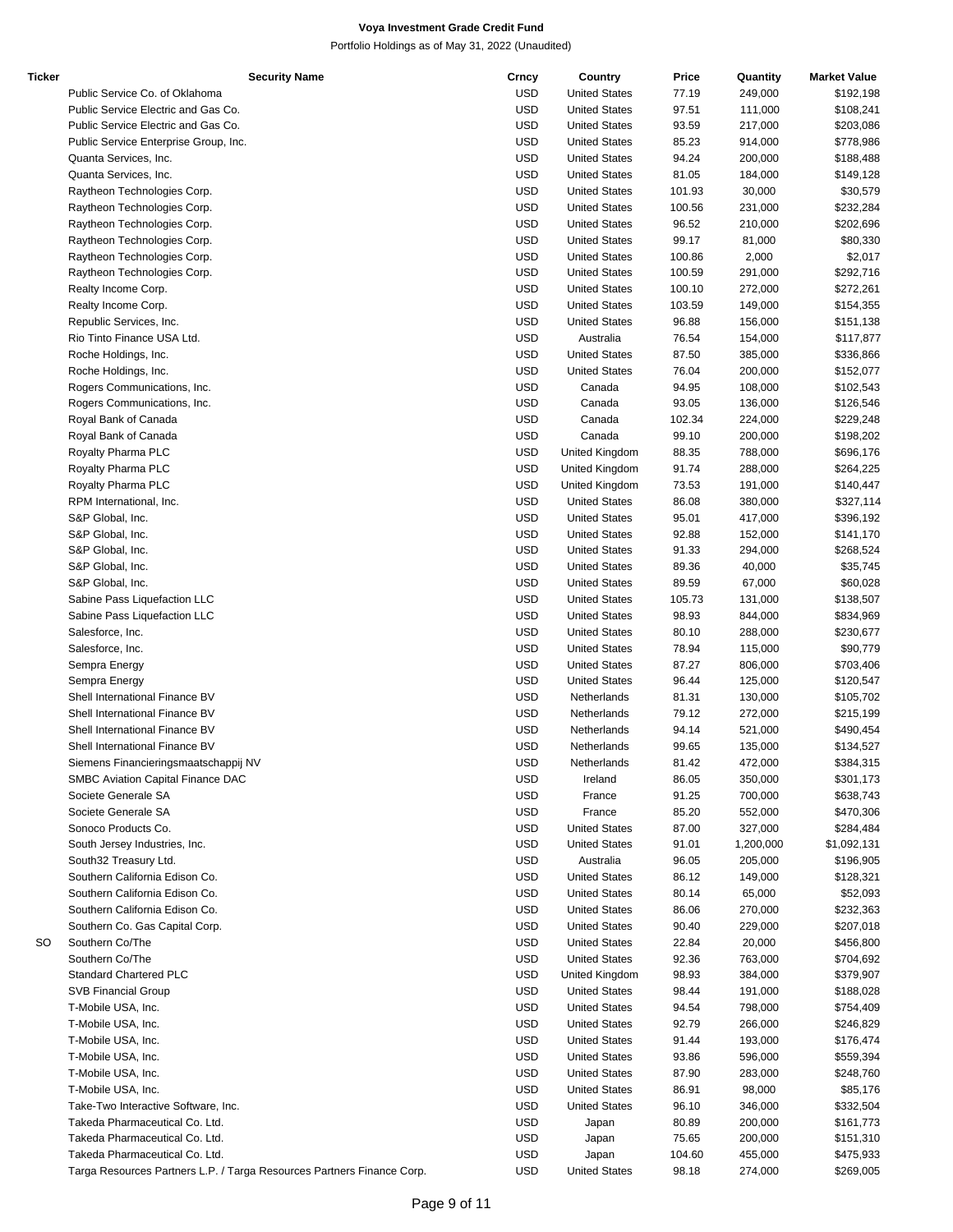| Ticker | <b>Security Name</b>                                                   | Crncy      | Country              | Price  | Quantity  | <b>Market Value</b> |
|--------|------------------------------------------------------------------------|------------|----------------------|--------|-----------|---------------------|
|        | Targa Resources Partners L.P. / Targa Resources Partners Finance Corp. | <b>USD</b> | <b>United States</b> | 91.40  | 551,000   | \$503,586           |
|        | Target Corp.                                                           | <b>USD</b> | <b>United States</b> | 80.29  | 43,000    | \$34,527            |
|        | Teachers Insurance & Annuity Association of America                    | <b>USD</b> | <b>United States</b> | 78.16  | 259,000   | \$202,426           |
|        | Teledyne Technologies, Inc.                                            | <b>USD</b> | <b>United States</b> | 91.28  | 256,000   | \$233,687           |
|        |                                                                        |            |                      |        |           |                     |
|        | Time Warner Entertainment Co. L.P.                                     | <b>USD</b> | <b>United States</b> | 121.21 | 165,000   | \$200,003           |
|        | Toronto-Dominion Bank/The                                              | <b>USD</b> | Canada               | 95.79  | 187,000   | \$179,134           |
|        | TotalEnergies Capital International SA                                 | <b>USD</b> | France               | 82.97  | 141,000   | \$116,991           |
|        | TotalEnergies Capital International SA                                 | <b>USD</b> | France               | 93.48  | 208,000   | \$194,448           |
|        | Trane Technologies Global Holding Co. Ltd.                             | <b>USD</b> | <b>United States</b> | 96.94  | 85,000    | \$82,402            |
|        | Trane Technologies Luxembourg Finance SA                               | <b>USD</b> | Luxembourg           | 98.91  | 114,000   | \$112,760           |
|        | Trane Technologies Luxembourg Finance SA                               | <b>USD</b> | Luxembourg           | 100.40 | 378,000   | \$379,526           |
|        |                                                                        |            | <b>United States</b> |        |           |                     |
|        | Transcontinental Gas Pipe Line Co. LLC                                 | <b>USD</b> |                      | 92.67  | 128,000   | \$118,619           |
|        | Triton Container International Ltd.                                    | <b>USD</b> | Bermuda              | 96.61  | 740,000   | \$714,889           |
|        | Truist Financial Corp.                                                 | <b>USD</b> | <b>United States</b> | 96.97  | 42,000    | \$40,728            |
|        | Truist Financial Corp.                                                 | <b>USD</b> | <b>United States</b> | 93.98  | 669,000   | \$628,735           |
|        | TSMC Global Ltd.                                                       | <b>USD</b> | Taiwan               | 91.60  | 557,000   | \$510,194           |
|        | Tucson Electric Power Co.                                              | <b>USD</b> | <b>United States</b> | 87.03  | 122,000   | \$106,174           |
|        | TWDC Enterprises 18 Corp.                                              | <b>USD</b> | <b>United States</b> | 94.97  | 161,000   | \$152,895           |
|        |                                                                        |            | <b>United States</b> |        |           |                     |
|        | TWDC Enterprises 18 Corp.                                              | <b>USD</b> |                      | 99.54  | 129,000   | \$128,400           |
|        | <b>UBS AG</b>                                                          | <b>USD</b> | Switzerland          | 101.68 | 885,000   | \$899,846           |
|        | <b>UBS Group AG</b>                                                    | <b>USD</b> | Switzerland          | 95.69  | 621,000   | \$594,219           |
|        | UBS Group AG                                                           | <b>USD</b> | Switzerland          | 81.29  | 608,000   | \$494,273           |
|        | <b>UBS Group AG</b>                                                    | <b>USD</b> | Switzerland          | 101.43 | 632,000   | \$641,054           |
|        | UniCredit SpA                                                          | <b>USD</b> | Italy                | 89.82  | 283,000   | \$254,188           |
|        |                                                                        |            |                      |        |           |                     |
|        | Unilever Capital Corp.                                                 | <b>USD</b> | <b>United States</b> | 74.23  | 304,000   | \$225,674           |
|        | Union Electric Co.                                                     | <b>USD</b> | <b>United States</b> | 85.45  | 104,000   | \$88,871            |
|        | Union Pacific Corp.                                                    | <b>USD</b> | <b>United States</b> | 88.84  | 259,000   | \$230,092           |
|        | Union Pacific Corp.                                                    | <b>USD</b> | <b>United States</b> | 87.05  | 91,000    | \$79,213            |
|        | Union Pacific Corp.                                                    | <b>USD</b> | <b>United States</b> | 86.61  | 261,000   | \$226,049           |
|        | Union Pacific Corp.                                                    | <b>USD</b> | <b>United States</b> | 89.86  | 113,000   | \$101,537           |
|        |                                                                        | <b>USD</b> |                      | 90.07  |           |                     |
|        | Union Pacific Corp.                                                    |            | <b>United States</b> |        | 163,000   | \$146,816           |
|        | Union Pacific Corp.                                                    | <b>USD</b> | <b>United States</b> | 93.42  | 60,000    | \$56,053            |
|        | United Airlines 2012-1 Class A Pass Through Trust                      | <b>USD</b> | <b>United States</b> | 99.06  | 60,159    | \$59,595            |
|        | United Airlines 2013-1 Class A Pass Through Trust                      | <b>USD</b> | <b>United States</b> | 96.17  | 68,456    | \$65,837            |
|        | United Airlines 2014-2 Class A Pass Through Trust                      | <b>USD</b> | <b>United States</b> | 96.39  | 128,343   | \$123,715           |
|        | United Airlines 2016-1 Class AA Pass Through Trust                     | <b>USD</b> | <b>United States</b> | 92.89  | 58,716    | \$54,542            |
|        | United Airlines 2016-2 Class A Pass Through Trust                      | <b>USD</b> | <b>United States</b> | 88.91  | 221,015   | \$196,515           |
|        |                                                                        |            |                      |        |           |                     |
|        | United Airlines 2018-1 Class A Pass Through Trust                      | <b>USD</b> | <b>United States</b> | 89.51  | 41,695    | \$37,323            |
|        | United Airlines 2019-1 Class A Pass Through Trust                      | <b>USD</b> | <b>United States</b> | 95.12  | 15,944    | \$15,166            |
|        | United Airlines 2020-1 Class A Pass Through Trust                      | <b>USD</b> | <b>United States</b> | 101.88 | 676,965   | \$689,696           |
|        | United Airlines 2020-1 Class B Pass Through Trust                      | <b>USD</b> | <b>United States</b> | 96.98  | 56,440    | \$54,735            |
|        | United States Treasury Note/Bond                                       | <b>USD</b> | <b>United States</b> | 97.49  | 264,000   | \$257,379           |
|        | United States Treasury Note/Bond                                       | <b>USD</b> | <b>United States</b> | 99.98  | 92,000    | \$91,978            |
|        | United States Treasury Note/Bond                                       | <b>USD</b> | <b>United States</b> | 99.64  | 1,400,500 | \$1,395,522         |
|        |                                                                        |            |                      |        |           |                     |
|        | United States Treasury Note/Bond                                       | <b>USD</b> | <b>United States</b> | 99.97  | 108,400   | \$108,366           |
|        | United States Treasury Note/Bond                                       | <b>USD</b> | <b>United States</b> | 99.70  | 907,000   | \$904,307           |
|        | United States Treasury Note/Bond                                       | <b>USD</b> | <b>United States</b> | 100.14 | 2,633,000 | \$2,636,703         |
|        | United States Treasury Note/Bond                                       | <b>USD</b> | <b>United States</b> | 83.67  | 2,464,600 | \$2,062,177         |
|        | United States Treasury Note/Bond                                       | <b>USD</b> | <b>United States</b> | 100.09 | 1,046,000 | \$1,046,981         |
|        | UnitedHealth Group, Inc.                                               | <b>USD</b> | <b>United States</b> | 102.48 | 283,000   | \$290,023           |
|        |                                                                        |            |                      |        |           |                     |
|        | UnitedHealth Group, Inc.                                               | <b>USD</b> | <b>United States</b> | 105.77 | 71,000    | \$75,095            |
|        | UnitedHealth Group, Inc.                                               | <b>USD</b> | <b>United States</b> | 92.23  | 169,000   | \$155,863           |
|        | UnitedHealth Group, Inc.                                               | <b>USD</b> | <b>United States</b> | 83.79  | 242,000   | \$202,772           |
|        | UnitedHealth Group, Inc.                                               | <b>USD</b> | <b>United States</b> | 83.67  | 185,000   | \$154,782           |
|        | UnitedHealth Group, Inc.                                               | <b>USD</b> | <b>United States</b> | 90.83  | 39,000    | \$35,425            |
|        | UnitedHealth Group, Inc.                                               | <b>USD</b> | <b>United States</b> | 100.67 | 39,000    | \$39,262            |
|        |                                                                        |            |                      |        |           |                     |
|        | UnitedHealth Group, Inc.                                               | <b>USD</b> | <b>United States</b> | 90.71  | 142,000   | \$128,814           |
|        | UnitedHealth Group, Inc.                                               | <b>USD</b> | <b>United States</b> | 81.77  | 345,000   | \$282,118           |
|        | US 10YR NOTE (CBT)Sep22                                                | <b>USD</b> | <b>United States</b> | 119.45 | 27        | \$3,225,234         |
|        | US 10yr Ultra Fut Sep22                                                | <b>USD</b> | <b>United States</b> | 128.48 | (85)      | (\$10,921,172)      |
|        | US 2YR NOTE (CBT) SEP22                                                | <b>USD</b> | <b>United States</b> | 105.55 | 72        | \$15,199,312        |
|        | US 5YR NOTE (CBT) SEP22                                                | <b>USD</b> | <b>United States</b> | 112.95 | 17        | \$1,920,203         |
|        |                                                                        |            |                      |        |           |                     |
|        | US Airways 2010-1 Class A Pass Through Trust                           | <b>USD</b> | <b>United States</b> | 99.95  | 245,212   | \$245,096           |
|        | US Airways 2012-1 Class A Pass Through Trust                           | <b>USD</b> | <b>United States</b> | 100.74 | 664,684   | \$669,603           |
|        | US Airways 2012-2 Class A Pass Through Trust                           | <b>USD</b> | <b>United States</b> | 95.47  | 632,514   | \$603,884           |
|        | US Airways 2013-1 Class A Pass Through Trust                           | <b>USD</b> | <b>United States</b> | 93.76  | 501,496   | \$470,186           |
|        | US LONG BOND(CBT) SEP22                                                | <b>USD</b> | <b>United States</b> | 139.44 | 5         | \$697,188           |